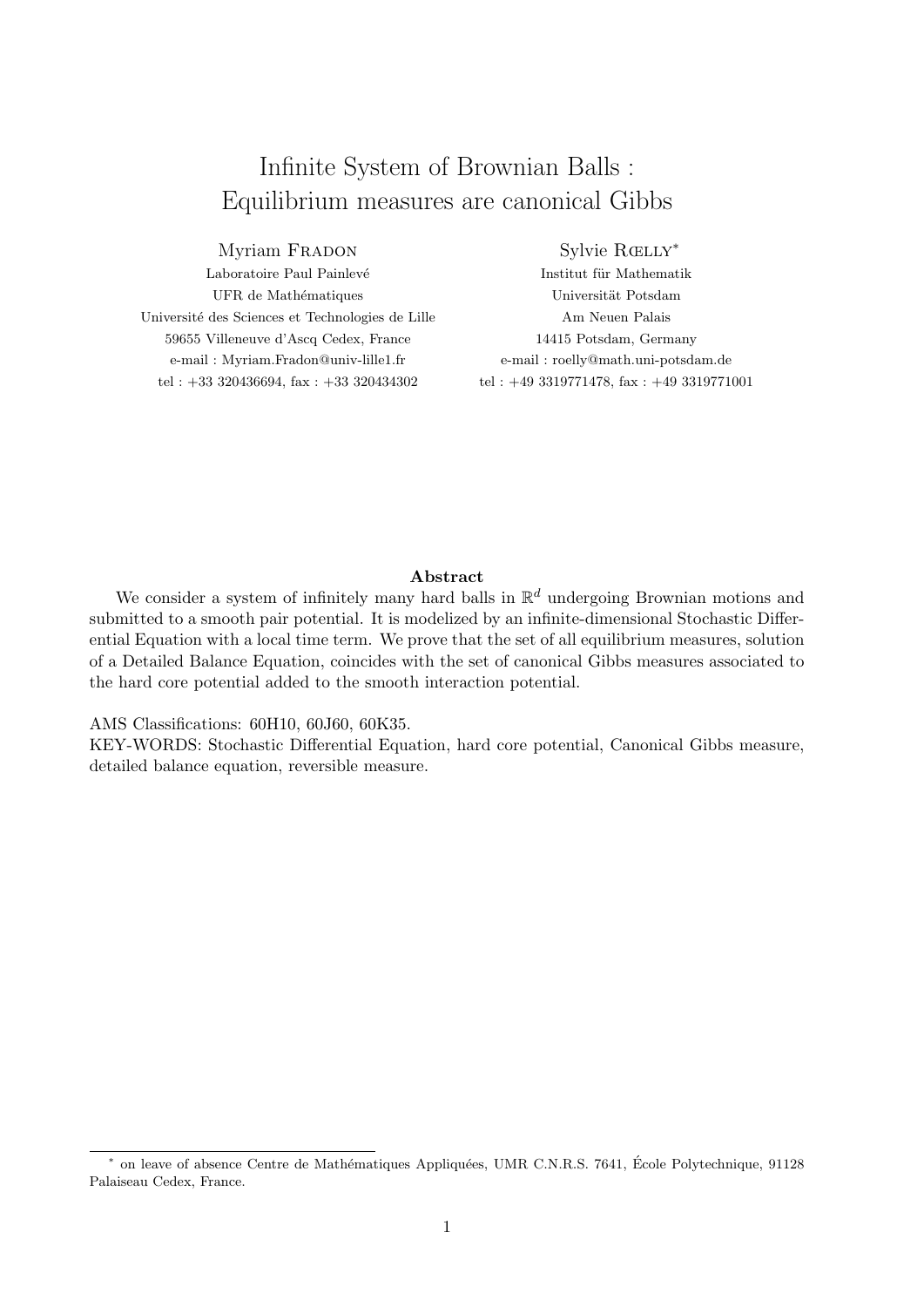## 1 Introduction

One of the most fundamental problems in Statistical Mechanics is the characterization of the family of all stationary or reversible measures of stochastic dynamics.

Kolmogorov analysed in his pioneer paper [13] the strong connection between time-reversible diffusions and Gibbs measures in the context of finite-dimensional processes. Since that time it has been extended to several stochastic models. Let us refer, among others, to Doss and Royer [4] for infinite-dimensional interacting Brownian diffusions on a lattice (see also [1] for an alternative proof), to Iwata [12] for  $P(\varphi)_1$ -time diffusions, to Funaki [9] for a multi-dimensional Ginzburg-Landau continuum model or to Sakagawa [26] for a Ginzburg-Landau model of conservative type. Here, we consider the following continuous model : an infinite system of hard balls in  $\mathbb{R}^d$ , undergoing Brownian motions and submitted to the influence of a smooth finite range pair potential.

On one side, a system of infinite Brownian particles (i.e. balls with radius 0) with smooth pair interaction has first been treated by Lang who constructed it in [14] as solution of an infinitedimensional stochastic differential equation (see also [8]). Lang also proved in [15] that the canonical Gibbs measures associated to the smooth potential are the unique reversible measures for such dynamics. Georgii obtained in [10] with different techniques a similar result for infinitedimensional Brownian diffusions associated to more general smooth potentials. On the other side, a system of infinitely many Brownian balls submitted to an external finite range pair potential was constructed by the authors in [5] (only for Gibbsian initial distribution). See also [29] for the case without external potential and [7] for an extension to infinite range pair potentials . The system is the unique solution to an infinite-dimensional Skohorod type equation (see equation  $(\mathcal{E})$  stated in section 2) where the hard core situation - balls cannot overlap - appears as a local time term in addition to the basic Brownian motion. We also proved in [5] that Gibbs states are reversible measures but we did not describe the structure of the family of all reversible measures. The goal of this paper is to clarify this last point.

In section 2 we introduce the infinite dimensional equation  $(\mathcal{E})$  and state the main results. In section 3 we construct a strong solution for  $(\mathcal{E})$  for an explicit set of deterministic initial conditions. We connect in section 4 the time-reversibility of the system with a symmetry property of the associated infinitesimal generator : it is the so-called Detailed Balance equation. In section 5 we show that any measure satisfying the Detailed Balance Equation also obeys to an integral equation exhibiting a symmetry property of the associated Campbell measure. We conclude the proof of the main theorem by proving that such a measure is necessarily canonical Gibbs.

## 2 Dynamics and main results

#### 2.1 Configuration spaces

The particles we deal with in the present paper move in  $\mathbb{R}^d$ , for a fixed  $d\geqslant 2$ , endowed with the Euclidian norm denoted by | |.  $B(y, \rho)$  will denote the closed ball centered in  $y \in \mathbb{R}^d$  with radius  $\rho \geq 0$  and more generally, for any  $A \subset \mathbb{R}^d$ , we define

$$
B(A, \rho) = \{ y \in \mathbb{R}^d \text{ such that } d(y, A) \leq \rho \}
$$

where  $d(y, A)$  denotes the Euclidian distance between y and A. The volume of a subset A in  $\mathbb{R}^d$ is also denoted by  $|A|$ .

The modelization of point configurations may be done in two equivalent ways :

The first possibility is to represent an n points configuration in  $\mathbb{R}^d$  as a subset (with multiplicity) of cardinal n in  $\mathbb{R}^d$ . The second possibility is to modelize it as a point measure  $\sum_{i=1}^n \delta_{\xi_i}$  on  $\mathbb{R}^d$ . More generally, the set of all point configurations in  $\mathbb{R}^d$  will be the set M of all point Radon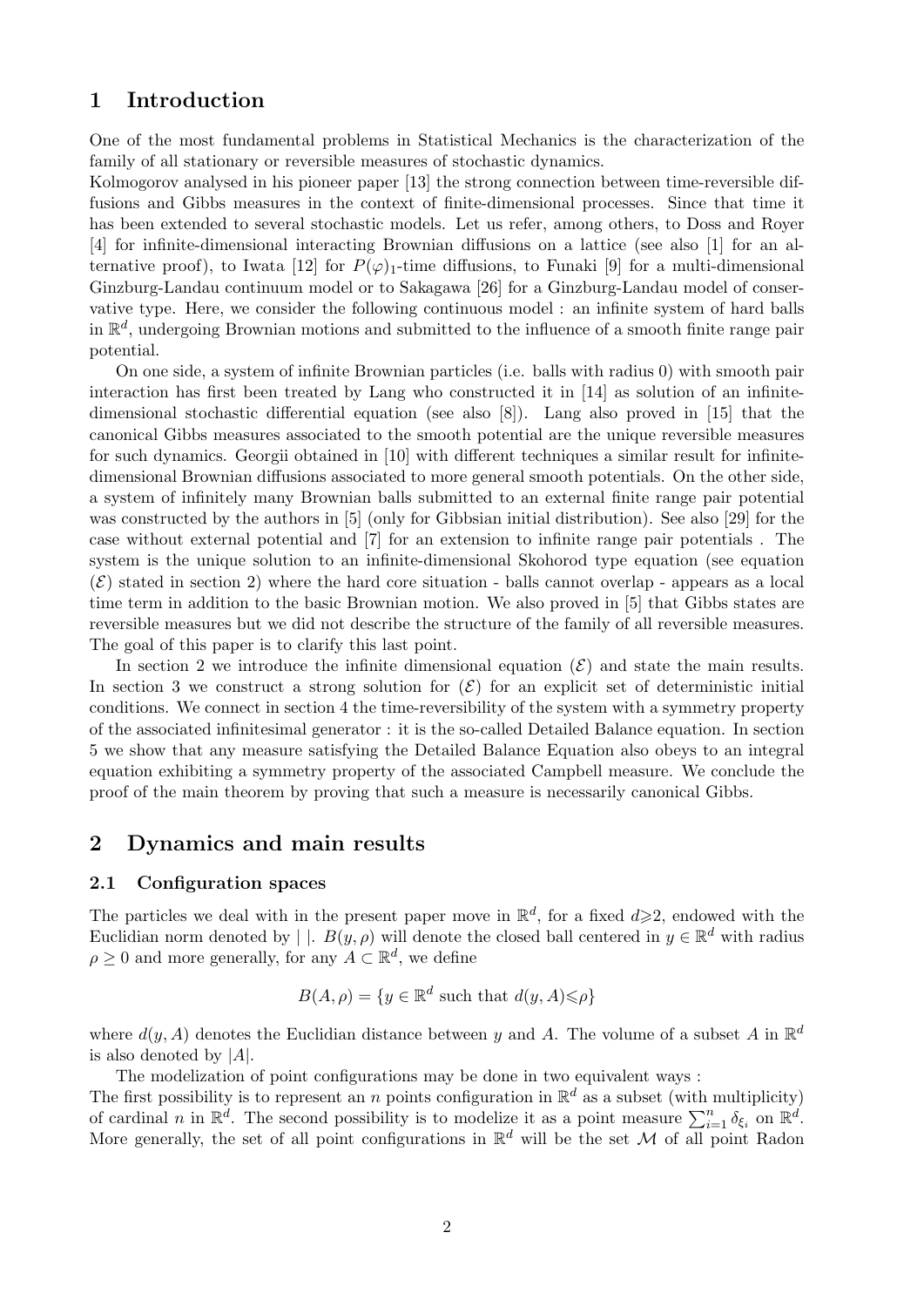measures on  $\mathbb{R}^d$  :

$$
\mathcal{M} = \left\{ \xi = \sum_{i \in I} \delta_{\xi_i} \text{ such that } I \subset \mathbb{N}, \ \xi_i \in \mathbb{R}^d \text{ and for all } \Lambda \text{ compact in } \mathbb{R}^d, \ \xi(\Lambda) < +\infty \right\}.
$$

 $M$  is endowed with the topology of vague convergence. By simplicity, we will identify any point measure  $\xi \in \mathcal{M}$  with the subset of  $\mathbb{R}^d$   $\{\xi_i, i \in I\}$  corresponding to its support and with the representants of this subset in  $(\mathbb{R}^d)^I$ , writing for example  $\xi_{\Lambda} = \xi \cap \Lambda$  for the restriction of this configuration to  $\Lambda \subset \mathbb{R}^d$ ,  $\xi \eta$  for the concatenation of both configurations  $\xi$  and  $\eta$ ; in particular, if y is a point in  $\mathbb{R}^d$  belonging to the configuration  $\eta$  we write  $\eta \searrow y$  for the configuration  $\eta$  without the point  $y$ .

 $\mathcal{M} \cap (\mathbb{R}^d)^n$  is the set of all n points configurations.

We introduce the following notations.

- For  $\Lambda \subset \mathbb{R}^d$ ,  $N_{\Lambda}$  is the counting variable on  $\mathcal{M}: N_{\Lambda}(\xi) = \text{Card}\{i \in \mathbb{N}, \xi_i \in \Lambda\}.$
- For  $\Lambda \subset \mathbb{R}^d$ ,  $\mathcal{B}_\Lambda$  is the  $\sigma$ -algebra on M generated by the sets  $\{N_A = n\}$ ,  $n \in \mathbb{N}$ ,  $A \subset \Lambda$ , A bounded.
- $\pi$  (resp.  $\pi_{\Lambda}$ ) is the Poisson process on  $\mathbb{R}^d$  (resp. on  $\Lambda$ ) with intensity measure the Lebesgue measure dy (resp.  $dy|_{\Lambda}$ ).
- For  $z > 0$ ,  $\pi^z$  (resp.  $\pi^z$ ) is the Poisson process on  $\mathbb{R}^d$  (resp. on  $\Lambda$ ) with activity z, that is with intensity measure  $z \, dy$  (resp.  $z \, dy|_{\Lambda}$ ).

The particles we deal with in this paper are not reduced to points but are hard balls or spheres of diameter r, for a fixed  $r > 0$ . So the set of *allowed configurations* is the following subset of M :

$$
\mathcal{A} = \{\xi \in \mathcal{M} \text{ such that } \forall i \neq j \, |\xi_i - \xi_j| \geq r \}.
$$

We will also use the set  $\mathcal{A}_{\Lambda} = \{\xi \in \mathcal{A} \text{ such that } \forall i \xi_i \in \Lambda\}$  of allowed configurations with support in  $\Lambda \subset \mathbb{R}^d$ .

**Remark 2.1**: (i) The number of hard spheres in a unite volume of  $\mathbb{R}^d$  is bounded. In particular, if the evolution of the particles is defined by an interaction potential with finite range  $R > r$ , a fixed particle can interact with at most a finite number  $\overline{N}$  of particles, where  $\overline{N}$  only depends on  $d$ ,  $R/r$ , and the density of the densest packing of equal spheres.

(ii) Furthermore, a fixed particle of any allowed configuration can touch at most a fixed number  $\tau(d)$  of other particles, where  $\tau(d)$  is the d-dimensional kissing number.

Proof (i) The sphere packing problem asks for the densest packing of balls of the same size into Euclidean d-space. It is trivial for  $d = 1$ : the maximal density  $\Delta(1)$  (that is the proportion of the space which is occupied by the spheres) is equal to one. The answer for  $d = 2$  has long been the space which is occupied by the spheres) is equal to one. The answer for  $a = 2$  has long been<br>known : the standard hexagonal packing is optimal (cf. Figure 1) and  $\Delta(2) = \pi/\sqrt{12} = 0.9069....$ The famous case  $d = 3$  was only very recently solved by Hales [11], who proved the old Kepler The famous case  $a = 3$  was omly very recently solved by Hales [11], who proved the old Repler conjecture :  $\Delta(3) = \pi/\sqrt{18} = 0.74048$  and the so-called face-centered cubic packing is optimal. See [2] for an extensive study of the state of the art in 1998 and [20] for a recent review of the new proofs.

For  $d \geq 4$ , the value of  $\Delta(d)$  is not exactly known but there exist upper and lower bounds. The function  $d \mapsto \Delta(d)$  is decreasing and the bounds which seem to be the best at this day are given by Rogers ([21] page 20) :  $2^{-d} \leq \Delta(d) \leq 2^{-0.5990d}$ . Thus, let  $\Lambda$  be a convex subset of  $\mathbb{R}^d$  and  $\xi \in \mathcal{A}$  such that  $\Lambda$  contains at least two points of  $\xi$   $(N_\Lambda(\xi) \geq 2)$ . Then  $N_\Lambda(\xi) \leq \Delta(d) \frac{|B(\Lambda,r/2)|}{|B(0,r/2)|}$  $\frac{|B(\Lambda,r/2)|}{|B(0,r/2)|}$ ; in particular, for  $\Lambda = B(0, R)$ ,

$$
\overline{N} = \sup_{\xi \in \mathcal{A}} N_{B(0,R)}(\xi) - 1 \le \Delta(d) \left( \frac{R + r/2}{r/2} \right)^d - 1 = \Delta(d) \left( 1 + \frac{2R}{r} \right)^d - 1.
$$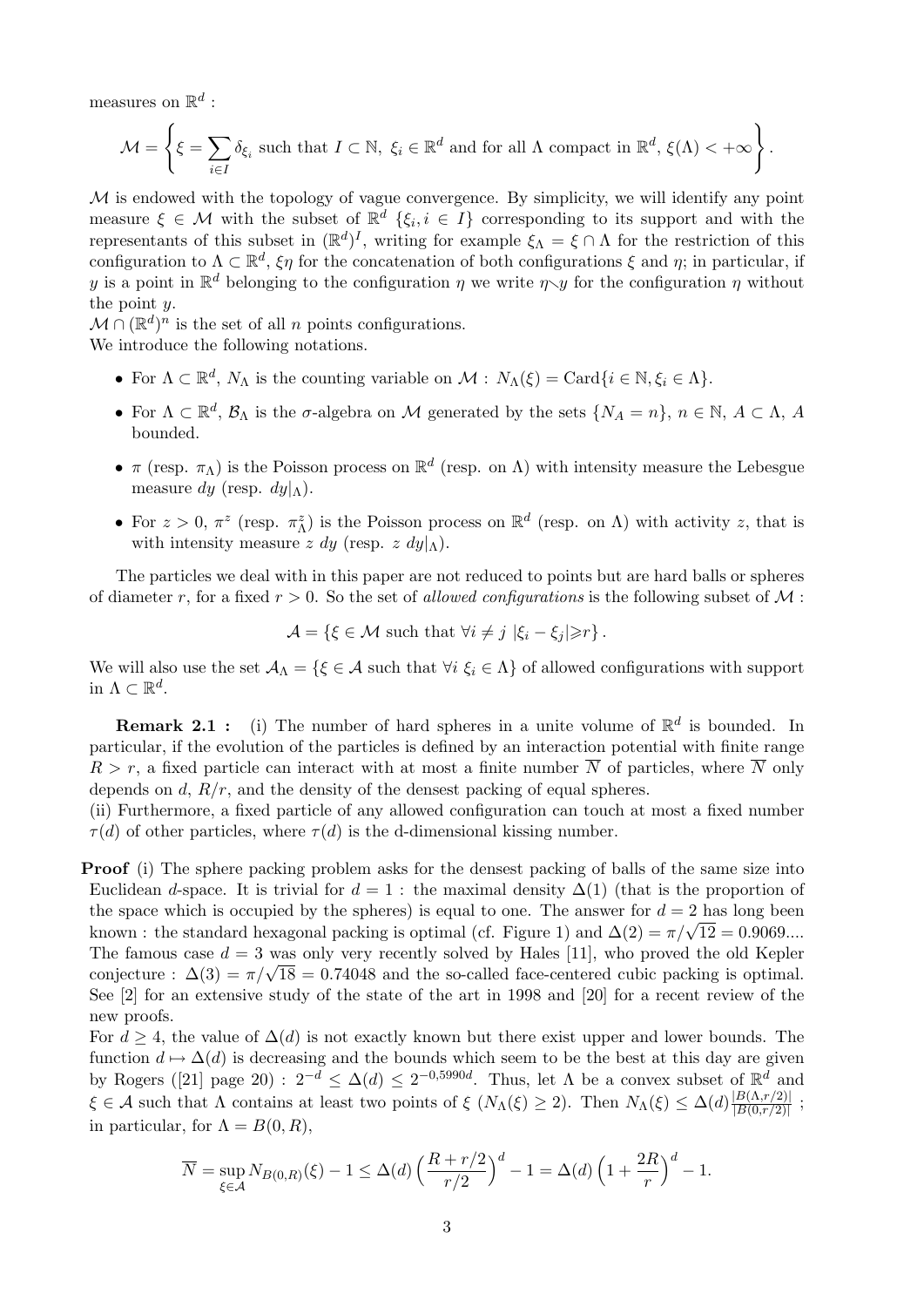(ii) The kissing number  $\tau(d)$  (also called Newton number or contact number) is defined as the number of hard spheres that can touch one sphere in dimension d. It is trivial that  $\tau(1) = 2$  and for  $d = 2 \tau(2) = 6$  (see Figure 1). In three dimensions, the value of  $\tau(3)$  was the subject of a famous discussion between Newton (who believed the answer was 12) and Gregory (who thought that 13 may be possible) in 1694. The correct answer is 12, and the first complete proof was given in 1953 [27]. Up to now, the exact value of  $\tau(d)$  is only known for three dimensions above  $d=3$ :  $\tau(4) = 24, \tau(8) = 240, \tau(24) = 196560$  (see [19] for the most recent progress on this topics).  $\blacksquare$ 



Figure 1:  $\overline{N} = 18$  if  $d = 2$  and  $R = 2r$ .

#### 2.2 Interaction potential, associated Gibbs and Canonical Gibbs measures

For a complete description in a general framework of the concepts introduced in this section, we refer the reader to [10].

We are dealing with hard balls with diameter  $r$  submitted to the action of a *pair potential*, which is a function on  $\mathbb{R}^d$  of class  $\mathcal{C}^2$  with finite range  $R > r$ , i.e. satisfying  $\varphi(x) = 0$  if  $|x| \ge R$ and  $\varphi(x) = \varphi(-x)$ . Due to the hard core situation the values of  $\varphi(x)$  may be chosen arbitrarily for  $|x| < r$ . In particular, one can assume without restriction that  $\varphi$  vanishes in a neighborhood of 0 and that  $\nabla \varphi(0) = 0$ . Since  $\varphi$  has compact support, it is bounded from below : the smallest value of interaction between two particles is given by

$$
\underline{\varphi}=\inf_{|x|\geqslant r}\varphi(x)\ \leqslant 0.
$$

If this real constant is zero there exists only repulsion between the balls; if it is negative there exists an attraction domain around each ball.

The energy of a configuration  $\xi \in \mathcal{M}$  submitted to the potential  $\varphi$  in the compact volume  $\Lambda \subset \mathbb{R}^d$  with the boundary condition  $\eta \in \mathcal{M}$  is given by :

$$
E_{\Lambda}(\xi|\eta) = \begin{cases} \frac{1}{2} \sum_{\xi_i,\xi_j \in \Lambda} \varphi(\xi_i - \xi_j) + \sum_{\xi_i \in \Lambda, \eta_j \in \Lambda^c} \varphi(\xi_i - \eta_j) & \text{if } \xi_{\Lambda} \eta_{\Lambda^c} \in \mathcal{A} \\ +\infty & \text{otherwise.} \end{cases}
$$
(1)

(the condition  $\xi_{\Lambda}\eta_{\Lambda^c}\in\mathcal{A}$  corresponds to configurations for which  $\xi_{\Lambda}\in\mathcal{A}$ ,  $\eta_{\Lambda^c}\in\mathcal{A}$  and no ball of  $\eta_{\Lambda_c}$  is overlapping a ball of  $\xi_{\Lambda}$ ). This finite-volume energy is well defined since both sums contain no more than  $\frac{|B(\Lambda,r/2)|}{|B(0,r/2)|}\overline{N}$  terms, see Remark 2.1. Moreover,  $e^{-E_{\Lambda}(\xi|\eta)}$  vanishes as soon as the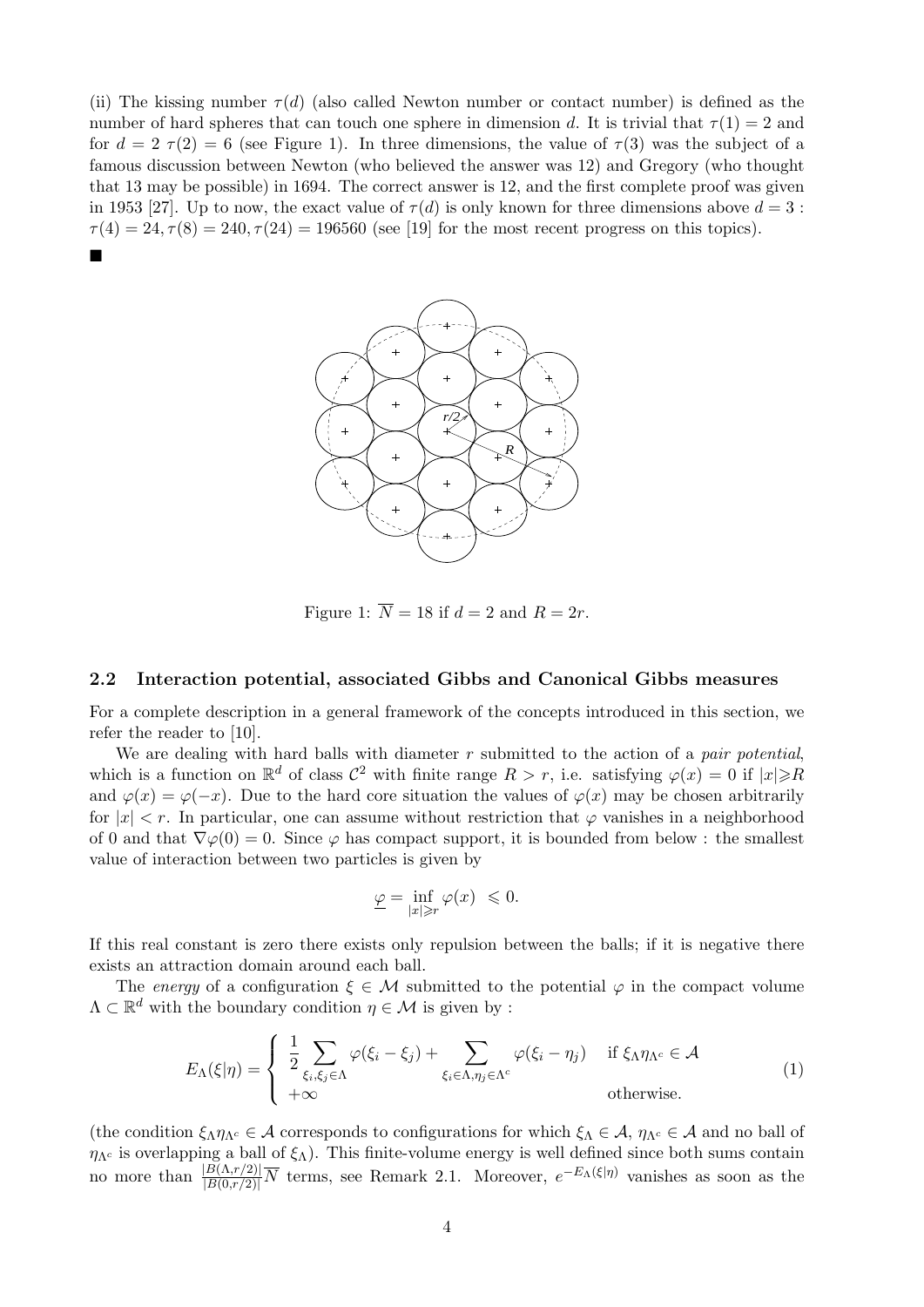configuration  $\xi_{\Lambda} \eta_{\Lambda^c}$  is not allowed.

By extension, we can define a *one-point energy* as follows : for  $x \in \mathbb{R}^d$  and  $\eta \in \mathcal{M}$ ,

$$
E(x|\eta) = \begin{cases} \sum_{\eta_j} \varphi(x - \eta_j) & \text{if } x\eta \in \mathcal{A} \\ +\infty & \text{otherwise.} \end{cases}
$$
 (2)

(this function is finite if and only if  $\eta$  is an allowed configuration for which the configuration  $x\eta$ with one extra ball centered in  $x$  is still allowed.)

We now define the set  $G(z)$  of Gibbs measures on A associated to the potential  $\varphi$  with activity parameter  $z \in \mathbb{R}^+$ . For each compact subset  $\Lambda$  of  $\mathbb{R}^d$ , let us define a local density function with respect to the Poisson Process  $\pi_{\Lambda}^z$  by :

$$
f_{\Lambda}^{z}(\xi|\eta) = \frac{1}{Z_{z}^{\Lambda,\eta}} \exp(-E_{\Lambda}(\xi|\eta))
$$
\n(3)

where the so-called partition function  $Z_{z}^{\Lambda,\eta}$  is the renormalizing constant:

$$
Z_z^{\Lambda,\eta} = e^{-z|\Lambda|} \left( 1 + \sum_{n=1}^{+\infty} \frac{z^n}{n!} \int_{\Lambda^n} \exp -E_\Lambda(y_1 \cdots y_n | \eta) dy_1 \cdots dy_n \right).
$$

Due to the hard core, the above series reduces to a finite sum and  $0 < Z_z^{\Lambda,\eta} < +\infty$ .

**Definition 2.2** A Probability measure  $\mu$  on M belongs to the set  $\mathcal{G}(z)$  of Gibbs measures on hard balls with activity z and associated potential  $\varphi$  if and only if, for each compact subset  $\Lambda \subset \mathbb{R}^d$ ,

$$
d\mu(\xi|\mathcal{B}_{\Lambda^c})(\eta) = f_{\Lambda}^z(\xi|\eta) \, d\pi_{\Lambda}^z(\xi) \quad \text{for } \mu\text{-}a.e. \ \eta.
$$

Remark that any Gibbs measure in  $\mathcal{G}(z)$  has its support included in A. Dobrushin proved in [3], using compactness arguments, that there exists at least one element in  $\mathcal{G}(z)$  when the potential contains a hard core component. Furthermore the set  $G(z)$  is convex and compact. About the cardinality of  $G(z)$ , remarking that the sum of the hard core and the smooth potential  $\varphi$  is superstable and lower regular in the sense of Ruelle [23], we do the following remarks :

- If z is small enough, Ruelle proved that uniqueness holds (see [22] Theorem 4.2.3). In our case, a sufficient condition would be :  $z \leq e^{N\mathcal{L} - 1}(|B(0, r)| + \int 1\!\!1_{r \leq |y| \leq R}|1 - e^{-\varphi(y)}|dy)^{-1}$ .

- For z large enough it is conjectured (see [22] and [10]) - but still not proved - that phase transition occurs : Card  $\mathcal{G}(z) > 1$ .

See also [18] for a construction of a hard core Poisson Process with applications in percolation theory and [30] for the description of such a process as a Gibbs cluster process.

We now define the set  $\mathcal{CG}$  of canonical Gibbs states on A associated to the potential  $\varphi$ .

**Definition 2.3** A Probability measure  $\mu$  on A belongs to the set CG of canonical Gibbs states on A for the pair potential  $\varphi$  if and only if, for each compact subset  $\Lambda \subset \mathbb{R}^d$  and  $n \in \mathbb{N}$ , for  $\mu$ -a.e.  $\eta$ ,

$$
d\mu(\xi|\mathcal{B}_{\Lambda^c}, N_{\Lambda})(\eta, n) = \begin{cases} \frac{1}{Z^{\Lambda, \eta, n}} 1\!\!1_{N_{\Lambda}(\xi) = n} \exp(-E_{\Lambda}(\xi|\eta)) d\pi_{\Lambda}(\xi) & \text{if } Z^{\Lambda, \eta, n} > 0 \\ 0 & \text{otherwise,} \end{cases}
$$

where the partition function  $Z^{\Lambda,\eta,n}$  for the particle number n is the finite renormalizing constant :  $Z^{\Lambda,\eta,n}=\frac{e^{-|\Lambda|}}{n!}$  $\frac{1}{n!} \int_{\Lambda^n} \exp -E_\Lambda(y_1\cdots y_n|\eta) \, dy_1\cdots dy_n.$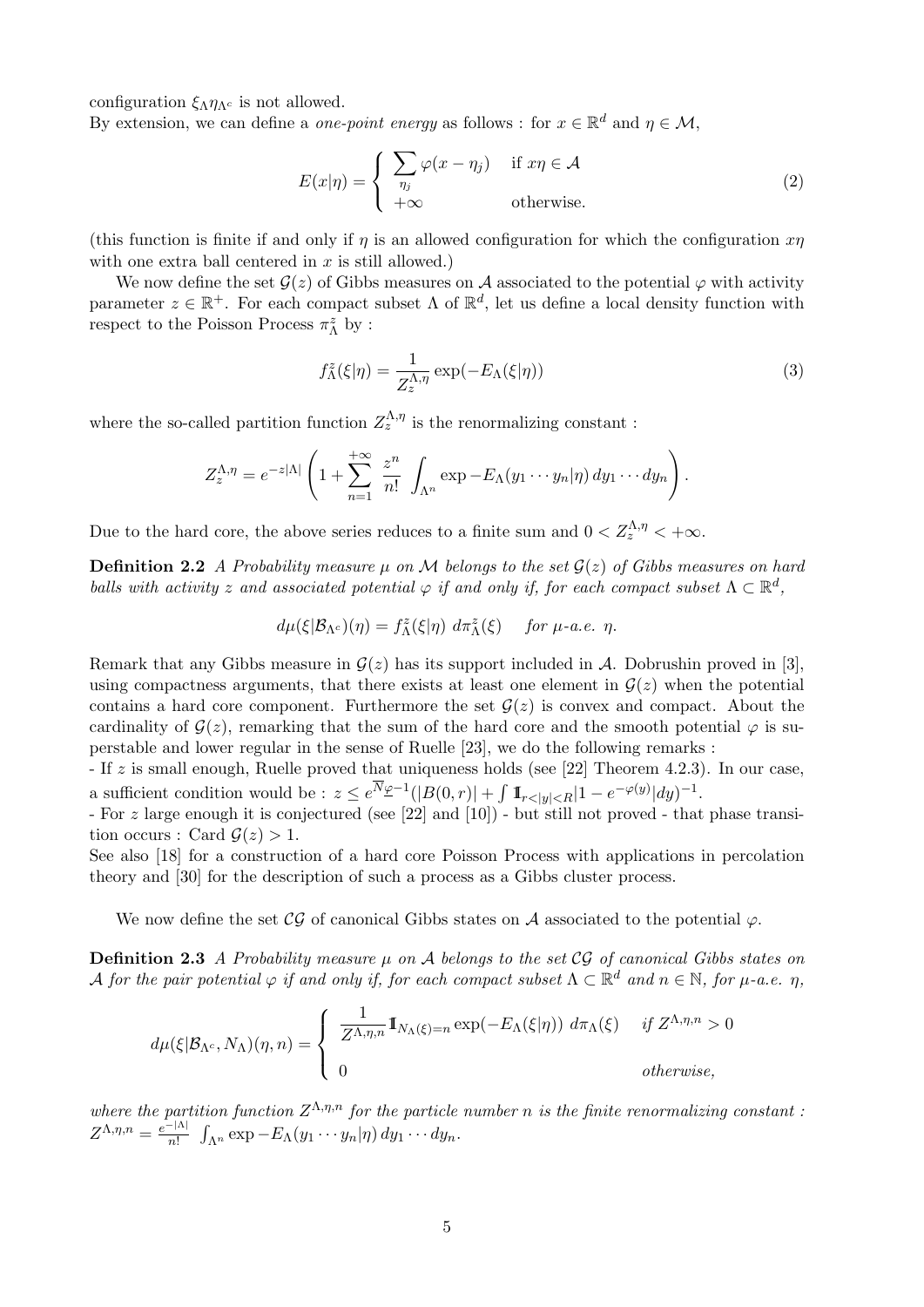Since the potential  $\varphi$  is bounded from below by  $\underline{\varphi}$ , using Remark 2.1 we deduce that the map  $y \mapsto E_{\Lambda}(y|\eta)$  is bounded from below on  $\mathbb{R}^d$  by  $\varphi \overline{N}$ . Thus Georgii's conditions (6.11) and (6.12) from [10] hold, which allows to apply Theorem  $\overline{6.1}4$  of [10] and to deduce that the set of canonical Gibbs states CG is obtained by mixing elements of different  $\mathcal{G}(z)$ ,  $z \in \mathbb{R}^+$ : for any  $\mu \in \mathcal{CG}$  there exists a probability measure  $\theta$  on  $\mathbb{R}^+$  such that

$$
\mu = \int_{\mathbb{R}^+} \mu_z \,\theta(dz) \text{ with } \mu_z \in \mathcal{G}(z) \text{ for each } z \in \mathbb{R}^+.
$$
 (4)

#### 2.3 The stochastic equation  $(\mathcal{E})$  and statement of the main results

Let  $(\Omega, \mathcal{F}, P)$  be a probability space with a right continuous filtration  $\{\mathcal{F}_t\}_{t\geq 0}$  such that each  $\mathcal{F}_t$  contains all P− negligible sets and let  $(W_i(t), t \ge 0)_{i \in \mathbb{N}}$  be a family of  $\mathcal{F}_t$ -adapted independent d-dimensional Brownian motions.

Let us denote  $\mathcal{C}(\mathbb{R}^+, \mathcal{M})$  (respectively  $\mathcal{C}(\mathbb{R}^+, \mathcal{A})$ ) the set of continuous M-valued (resp. Avalued) paths on  $\mathbb{R}^+$ , endowed with the topology of uniform convergence on each compact time interval.

Let  $\varphi$  be the smooth pair potential with finite range R introduced in the previous subsection. We consider the following infinite gradient system of stochastic equations satisfied by the Brownian balls :

$$
(\mathcal{E})\left\{\begin{array}{l}\text{For }i\in\mathbb{N},t\in\mathbb{R}^+,\\ X_i(t) = X_i(0) + W_i(t) - \frac{1}{2}\sum_{j\in\mathbb{N}}\int_0^t\nabla\varphi(X_i(s) - X_j(s))ds + \sum_{j\in\mathbb{N}}\int_0^t(X_i(s) - X_j(s))dL_{ij}(s)\end{array}\right.
$$

where

- $(X_i(t), t \geq 0)_{i \in \mathbb{N}} \in \mathcal{C}(\mathbb{R}^+, \mathcal{A})$  satisfies  $|X_i(t) X_j(t)| \geq r$  for  $t \geq 0$  and  $i \neq j$ ;
- $(L_{ij}(t), t \ge 0)_{i,j \in \mathbb{N}}$  is a family of non-decreasing  $\mathbb{R}^+$ -valued continuous processes satisfying :

$$
L_{ij}(0) = 0
$$
,  $L_{ij} \equiv L_{ji}$  and  $L_{ij}(t) = \int_0^t \mathbf{1}_{|X_i(s) - X_j(s)| = r} dL_{ij}(s)$ ,  $L_{ii} \equiv 0$ .

A solution of the system  $(\mathcal{E})$  with initial condition  $x \in \mathcal{A}$  is a family  $(X_i^x(t), L_{ij}^x(t), t \geq 0, i, j \in \mathbb{N})$ of processes such that equation  $(\mathcal{E})$  is satisfied with  $X(0) = x$ .

**Theorem 2.4** The stochastic equation  $(\mathcal{E})$  admits a solution with values in A for any deterministic initial configuration which belongs to the set  $\underline{A} \subset A$  defined by  $\underline{A} = \{x \in A : P(\Omega_0^x \cap \Omega_1^x) = 1\}$ (sets  $\Omega_0^x$  and  $\Omega_1^x$  are given in (8) and (9)). Moreover if the initial configuration is random with distribution  $\mu \in \mathcal{G}(z)$  for some  $z > 0$  and  $\mu(\underline{A}) = 1$ , then this solution is time-reversible, that is its law is invariant with respect to the time reversal.

**Remark 2.5**: The solution of equation  $(\mathcal{E})$  is unique as element of a set of regular paths  $\mathcal{C} \subset \mathcal{C}(\mathbb{R}^+, \mathcal{A})$ . See proposition 5.4 of [6] for details.

The construction of a solution for  $(\mathcal{E})$  when the initial condition is a fixed deterministic configuration is given in section 3, Proposition 3.1. The reversibility for an initial Gibbs measure is proven at the beginning of section 4, in Proposition 4.1.

We are now ready to state the main result of this paper.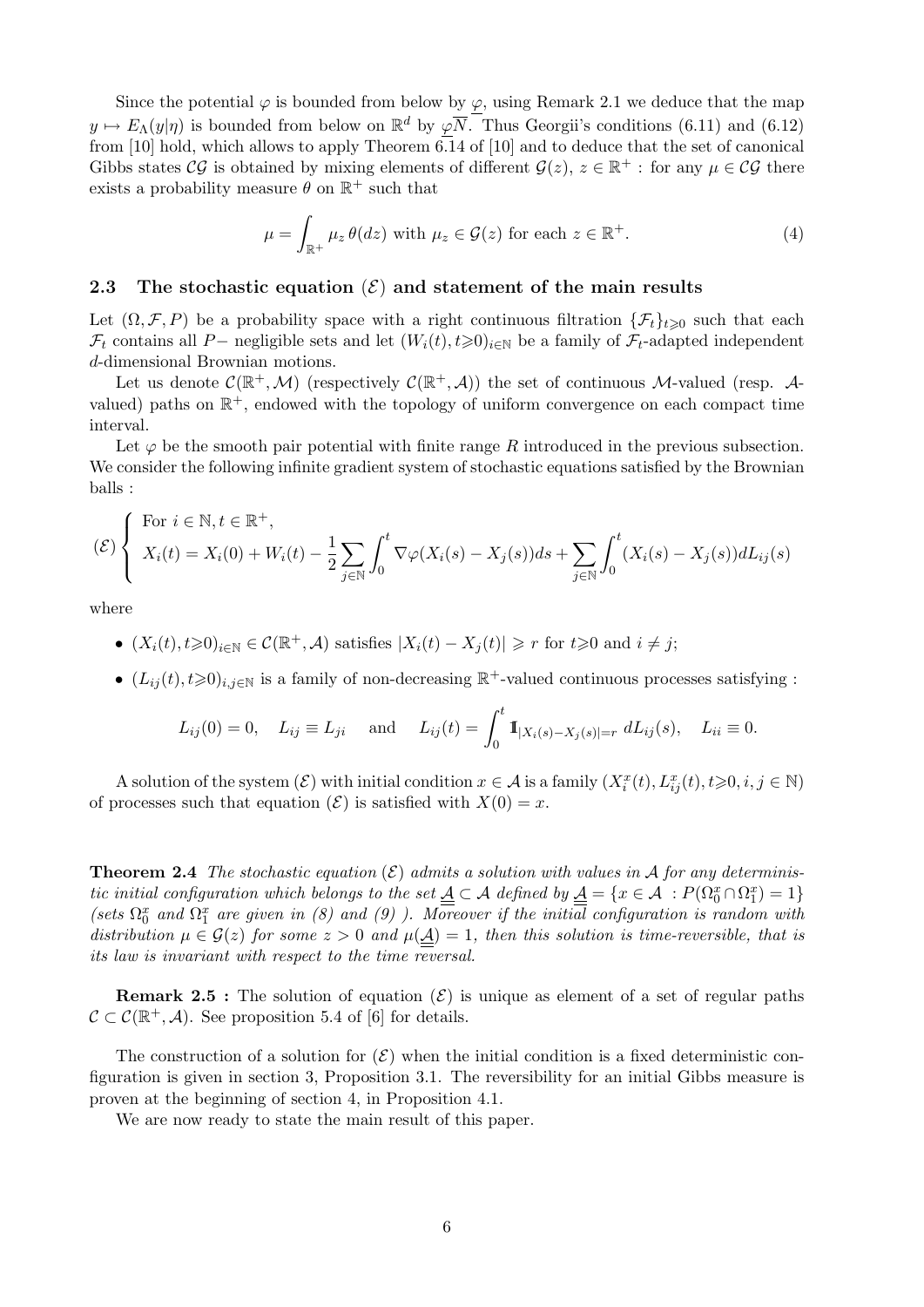**Theorem 2.6** Suppose that  $\mu$  is a probability measure on A with  $\mu(\underline{A}) = 1$ . Furthermore, suppose that for every  $\Lambda$  compact subset of  $\mathbb{R}^d$  and  $\mu$ -almost all  $\eta$ ,  $\mu(.|\mathcal{B}_{\Lambda^c})(\eta)$  is absolutely continuous with respect to  $\pi_\Lambda$  and its density  $u_\Lambda(.)\eta_{\Lambda_c}$  has the following differentiability property:

$$
\forall \xi \in \mathcal{A}_{\Lambda}, \text{ the map } x \mapsto u_{\Lambda}(x\xi|\eta_{\Lambda^c}) \text{ is } \mathcal{C}^1 \text{ on } \Lambda \setminus B(\xi\eta_{\Lambda^c}, r) \text{ and its derivative}
$$
  

$$
\nabla u_{\Lambda}(x\xi|\eta_{\Lambda^c}) \text{ verifies } \int_{\mathcal{A}} \int_{\mathcal{A}_{\Lambda}} \sup_{x \in \Lambda \setminus B(\xi\eta_{\Lambda^c}, r)} |\nabla u_{\Lambda}(x\xi|\eta_{\Lambda^c})| \pi_{\Lambda}(d\xi)\mu(d\eta) < +\infty
$$
 (5)

If u is an equilibrium measure for the gradient system  $(\mathcal{E})$  in the sense that the Detailed Balance Equation (15) holds under  $\mu$ , then  $\mu$  is a canonical Gibbs measure in CG.

Let us remark that measures which are locally absolutely continuous with respect to the Poisson Process, as in the above Theorem, only carry configurations without collisions.

**Lemma 2.7** Let  $\mu$  be a Probability measure on M. Suppose that for every  $\Lambda$  compact subset of  $\mathbb{R}^d$ and  $\mu$ -almost all  $\eta$ ,  $\mu(.|\mathcal{B}_{\Lambda_c})(\eta)$  is absolutely continuous with respect to  $\pi_\Lambda$  with density  $u_\Lambda(.|\eta_{\Lambda_c})$ . Then

$$
\mu(\{\gamma \in \mathcal{M} : \exists i, j, |\gamma_i - \gamma_j| = r\}) = 0.
$$

Proof We first remark that

$$
\{\gamma\in\mathcal{M}: \exists i,j, |\gamma_i-\gamma_j|=r\}=\bigcup_{n=1}^{+\infty}\{\gamma\in\mathcal{M}: \exists i,j, |\gamma_i-\gamma_j|=r \text{ and } |\gamma_i|\leqslant n, |\gamma_j|\leqslant n\};
$$

so we just have to prove that for any compact set  $\Lambda \subset \mathbb{R}^d$  we have  $\mu(c(\Lambda)) = 0$  where  $c(\Lambda) \subset \mathcal{M}$ is the set of all configurations which contain a collision in  $\Lambda$  :  $c(\Lambda) = \{ \gamma \in \mathcal{M} : \exists i, j, |\gamma_i - \gamma_j| =$ r with  $\gamma_i \in \Lambda$  and  $\gamma_j \in \Lambda$ . By local absolute continuity of  $\mu$  with respect to  $\pi$  we have :

$$
\mu(c(\Lambda)) = \int_{\mathcal{M}} \int_{\mathcal{M}_{\Lambda}} \mathbb{I}_{c(\Lambda)}(\gamma) \ u_{\Lambda}(\gamma | \eta_{\Lambda^c}) \ \pi_{\Lambda}(d\gamma) \mu(d\eta).
$$

Thus we only have to prove that  $\pi_{\Lambda}(c(\Lambda)) = 0$ . This is straightforward since Lebesgue measure in  $\mathbb{R}^d$  does not carry any finite union of hyperplanes :

$$
\pi_{\Lambda}(c(\Lambda)) = e^{-|\Lambda|} \sum_{k=2}^{+\infty} \frac{1}{k!} \int_{\Lambda^k} 1\!\!1_{\{\exists i,j, |x_i - x_j| = r\}}(x_1, \cdots, x_k) \, dx_1 \cdots dx_k = 0
$$

 $\blacksquare$ 

## 3 Construction of a strong solution

The solution of  $(\mathcal{E})$  will be constructed as a limit of approximating processes  $(X^l)_{l\in\mathbb{N}^*}$  by penalization. In [5] and [7] we did it in a reversible framework. Here we need an explicit contruction of the set of allowed initial configurations and a pathwise construction in a non-reversible framework. Since the proofs are very technical, we only present a squetch of the construction and refer the reader who wants more details to [6].

A visualization of the approximating processes moving in  $\mathbb{R}^2$  may be found at :  $\texttt{match.univ-lilled.fr/}$  <code>fradon</code>

## 3.1 Approximating processes

In this whole subsection,  $l \in \mathbb{N}^*$  is fixed. To simplify we restrict the study of the paths on the time interval  $[0, 1]$ . It is obvious that all the results in the sequel hold true on any time interval  $[0, T]$ ,  $T \geq 1$ , up to a change of constants.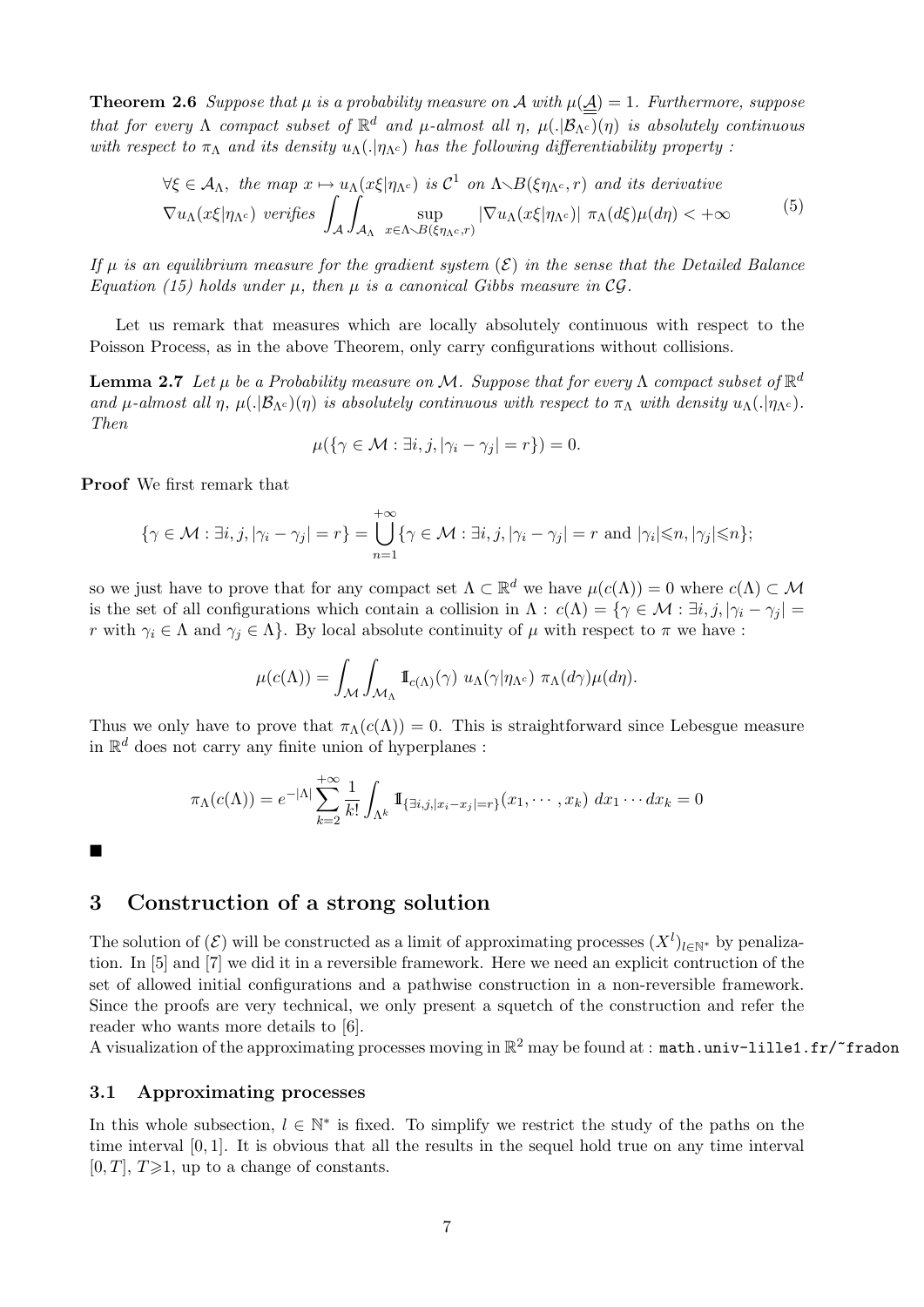We construct the approximating process  $X<sup>l</sup>$  in order that it "essentially" stays in the bounded cube  $\Lambda_l = [-l, l]^d$  (in a sense which will be clear soon). To obtain such a behavior, we introduce in the equation ( $\mathcal{E}$ ) a supplementary gradient drift  $\nabla \psi^{l,\eta}$  which vanishes in a subset of  $\Lambda_l$  and is repulsive outside of  $\Lambda_l$ .

More precisely, for any allowed configuration  $\eta \in \mathcal{A}$  which support is disjoint to  $\Lambda_l$ , we fix a  $\mathbb{R}^+$ -valued function  $\psi^{l,\eta}$  on  $\mathbb{R}^d$  which is  $\mathcal{C}^2$  with bounded derivatives and vanishes on each (and only on)  $y \in \Lambda_l$  such that  $y\eta$  is an allowed configuration, that is

$$
\psi^{l,\eta}(y) = 0 \quad \Leftrightarrow \quad y \in \Lambda_l = [-l, l]^d \text{ and } y\eta \in \mathcal{A} \quad \Leftrightarrow \quad y \in \Lambda_l = [-l, l]^d \text{ and } d(y, \eta) \ge r
$$

We extend the definition of  $\psi^{l,\eta}$  to any configuration  $\eta \in \mathcal{A}$  by :  $\psi^{l,\eta} = \psi^{l,\eta_{\Lambda_l^c}}$ . We also choose the family  $(\psi^{l,\eta})_l$  such that, for every  $\eta \in \mathcal{A}$ ,

$$
\sum_{l \in \mathbb{N}^*} \int_{\mathbb{R}^d} \mathbb{I}_{\psi^{l,\eta}(y) > 0} \, \exp(-\psi^{l,\eta}(y)) \, dy \quad \leqslant \quad 1. \tag{6}
$$

For  $\eta \in \mathcal{A}$  and  $n \in \mathbb{N}^*$ , let us now define the *n*-dimensional stochastic differential equation :

$$
\left(\mathcal{E}_n^{l,\eta}\right)\n\begin{cases}\n\forall i \in \{1,\ldots,n\}, \text{ for } 0 \le t \le 1, \\
dX_i(t) = dW_i(t) - \frac{1}{2}\Big(\sum_{j=1,\ldots,n} \nabla \varphi(X_i(t) - X_j(t)) + \sum_{j:\eta_j \in \Lambda^c} \nabla \varphi(X_i(t) - \eta_j)\Big)dt \\
-\frac{1}{2} \nabla \psi^{l,\eta}(X_i(t))dt + \sum_{j=1,\ldots,n} (X_i(t) - X_j(t))dL_{ij}(t)\n\end{cases}
$$

with  $L_{ij} \equiv L_{ji}$  for all i and j and  $L_{ij}(t) = \int_0^t \mathbb{1}_{|X_i(s) - X_j(s)| = r} dL_{ij}(s)$ .  $(\mathcal{E}_n^{l, \eta})$  is a *n*-dimensional stochastic differential equation reflected in  $\mathcal{A} \cap (\mathbb{R}^d)^n$  with gradient drift  $-\frac{1}{2} \nabla \beta_n^{l,\eta}$  where

$$
\beta_n^{l,\eta}(x_1,\ldots,x_n) = \sum_{i=1,\ldots,n} \left( \psi^{l,\eta}(x_i) + \frac{1}{2} \sum_{\substack{j=1,\ldots,n \\ j \neq i}} \varphi(x_i - x_j) + \sum_{j:\eta_j \in \Lambda^c} \varphi(x_i - \eta_j) \right). \tag{7}
$$

Since the drift  $-\frac{1}{2}\nabla\beta_n^{l,\eta}$  is bounded and Lipschitz continuous,  $(\mathcal{E}_n^{l,\eta})$  admits a unique strong solution for each initial *n*-point configuration  $x \in A \cap (\mathbb{R}^d)^n$  (see thorem 5.1 of [24]). We denote this solution by  $X^{l,\eta,n}(x, \cdot)$ . For a general initial configuration  $x \in A$ , we extend the above process as follows :

$$
X^{l,x}(\cdot) = X^{l,\eta,n}(x_{\Lambda_l},\cdot)x_{\Lambda_l^c}
$$

where  $\eta = x_{\Lambda_t^c}$  and  $n = \text{Card}(x \cap \Lambda_l)$ . It is an *M*-valued (not necessarily *A*-valued) process with initial configuration x. Particles which are initially in  $\Lambda_l$  move like the  $(\mathcal{E}_n^{l,\eta})$ -dynamics and the other ones stay fixed outside  $\Lambda_l$ .

## 3.2 Convergence for a deterministic initial condition

In this section, we construct the limit of  $(X^{l,x})_l$  when  $l \to +\infty$  for convenient initial configurations x. This is possible except for certain so-called bad paths  $\omega$ : they are paths such that at least a particle interacts with a great number of other ones, either because it moves very fast, or because it belongs to a large chain of interacting particles. So, for  $m \in \mathbb{N}$ ,  $a \ge 1$  and  $\varepsilon > 0$ , the set of "Bad trajectories"  $\mathcal{B}(m, a, \varepsilon)$  is the union of two sets :

$$
\mathcal{B}(m, a, \varepsilon) = \tilde{\mathcal{B}}(m, a, \varepsilon) \cup \tilde{\tilde{\mathcal{B}}}(m, \varepsilon).
$$

The set  $\tilde{\mathcal{B}}(m, a, \varepsilon)$  contains paths for which a particle i has a high modulus of continuity w defined as usual by  $w(X_i, \frac{1}{n})$  $\frac{1}{m}$  =  $\sup_{0 \leq s, t \leq 1:|t-s|}$ 0≤s,t≤1:|t−s|< $\frac{1}{m}$  $|X_i(t) - X_i(s)|$ :

$$
\tilde{\mathcal{B}}(m, a, \varepsilon) = \left\{ X \in \mathcal{C}([0, 1], \mathcal{A}) : \exists i, w(X_i, \frac{1}{m}) > \frac{\varepsilon}{4} \text{ and } \exists t \leq 1, |X_i(t)| \leq a + 2m^2 \right\}.
$$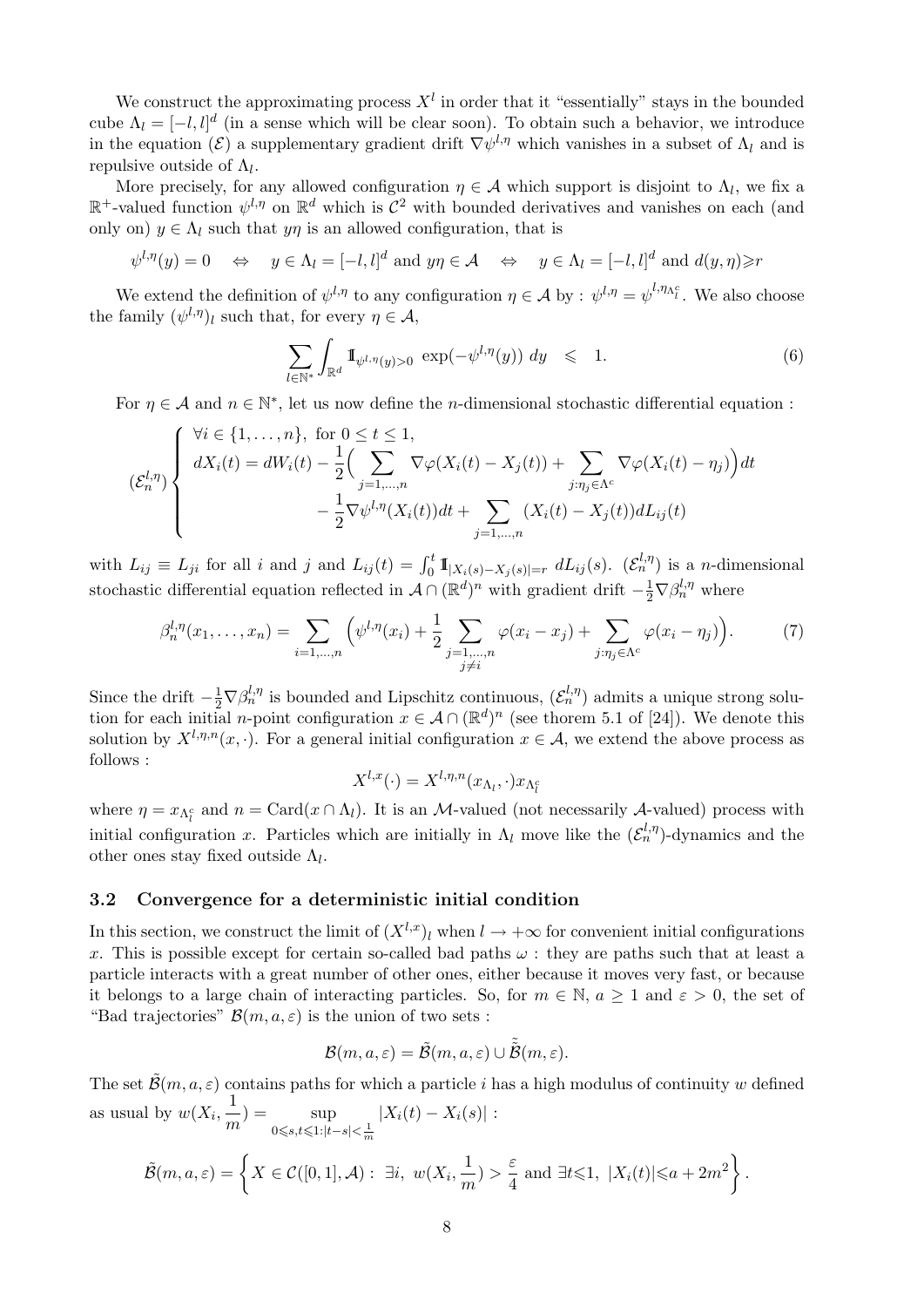The set  $\tilde{\tilde{\mathcal{B}}}(m,\varepsilon)$  contains paths for which at some time a large chain of particles interacts :

$$
\tilde{B}(m,\varepsilon) = \left\{ X \in \mathcal{C}([0,1],\mathcal{A}) : \begin{array}{l} \exists k \in \{0,\ldots,m-1\}, \exists i_1,\cdots,i_n \in \mathbb{N}^*, \\ X \in \mathcal{C}([0,1],\mathcal{A}) : \begin{array}{l} |X_{i_2}(\frac{k}{m}) - X_{i_1}(\frac{k}{m})| \leq R + \varepsilon, \cdots, |X_{i_n}(\frac{k}{m}) - X_{i_{n-1}}(\frac{k}{m})| \leq R + \varepsilon \\ \text{and } |X_{i_n}(\frac{k}{m}) - X_{i_1}(\frac{k}{m})| > m - R - \varepsilon \end{array} \right\}.
$$

For  $x \in \mathcal{A}$  let us define the set  $\Omega_0^x$  as follows :

$$
\Omega_0^x = \liminf_{\{\varepsilon : \frac{1}{\varepsilon} \in \mathbb{N}\}} \bigcap_{\rho \in \mathbb{N}^*} \liminf_{l \to +\infty} \left\{ X^{l,x} \notin \mathcal{B}\left(m(\rho,l), \rho + m(\rho,l), \varepsilon\right) \right\} \cap \left\{ X^{l+1,x} \notin \mathcal{B}\left(m(\rho,l), \rho + m(\rho,l), \varepsilon\right) \right\}
$$
\n(8)

where  $m(\rho, l) = [\sqrt{l - \rho - r}] - 1$ .

We also define the set of paths :

$$
\Omega_1^x = \bigcap_{\{\varepsilon : \frac{1}{\varepsilon} \in \mathbb{N}\}} \liminf_{\rho \to +\infty} \limsup_{l \to +\infty} \left\{ X^{l,x} \notin \tilde{\mathcal{B}}\left(\rho, R, \varepsilon\right) \right\}.
$$
 (9)

**Proposition 3.1** For every  $x \in A$ , for every  $\omega$  in  $\Omega_0^x$  and every  $i \in \mathbb{N}^*$ , the sequence  $(X_i^{l,x})$  $\iota_i^{l,x}(\omega,t), L_{ij}^{l,x}(\omega,t), j\in$  $\mathbb{N}, t\in [0,1])_{l\in \mathbb{N}^*}$  of elements of  $\mathcal{C}([0,1], \mathbb{R}^d\times\mathbb{R}^{\mathbb{N}}_+)$  converges to a limit denoted by  $(X_i^{\infty,x})$  $\sum_{i}^{\infty,x}(\omega,t)$ ,  $L_{ij}^{\infty,x}(\omega,t)$ ,  $j \in$  $\mathbb{N}, t \in [0, 1]$ .

Moreover, if  $\omega \in \Omega_0^x \cap \Omega_1^x$ ,  $(X^{\infty,x}(\omega,.), L_{ij}^{\infty,x}(\omega,.))$  satisfies equation  $(\mathcal{E})$  with  $X^{\infty,x}(\omega,0) = x$ . Thus, for any  $x \in \underline{\underline{A}} = \{ \xi \in \mathcal{A} : P(\Omega_0^{\xi} \cap \Omega_1^{\xi}) \}$  $\binom{\xi}{1} = 1$ , the process  $(X^{\infty,x}, L_{ij}^{\infty,x})$  is a solution of  $(\mathcal{E})$ with initial condition x.

**Proof** See sections 4 and 5 of [6].  $\blacksquare$ 

Remark that for any  $x \in \underline{\mathcal{A}}$ , the convergence of the sequence  $(X^{l,x})_l$  towards  $X^{\infty,x}$  takes place in  $\mathcal{C}(\mathbb{R}^+, \mathcal{M})$ .

## 4 Reversible measures

We first present the already known important fact that Gibbs measures are reversible.

## 4.1 Canonical Gibbs measures in  $\mathcal{G}(z)$  are reversible for  $(\mathcal{E})$

**Proposition 4.1** The stochastic equation  $(\mathcal{E})$  admits a time-reversible solution with values in A for any initial Gibbs distribution  $\mu \in \mathcal{G}(z)$  with  $\mu(\underline{A}) = 1$ . Thus any canonical Gibbs measure  $\mu \in \mathcal{CG}$  with support included in  $\underline{A}$  is reversible too.

#### Proof

When the initial measure  $\mu$  is Gibbsian, the solution of  $(\mathcal{E})$  is approximated by reversible finitedimensional processes solution of  $(\mathcal{E}_n^{l,\eta})$ . This implies its reversibility (see proposition 5.5 of [6] for a detailed proof).

When the initial measure is canonical Gibbs, it is reversible as a mixing of Gibbs measures, which are reversible.

In the next proposition, we claim the existence of Gibbs measures with support included in the space of allowed configurations  $\mathcal{A}$ .

**Proposition 4.2** Let  $z_c$  be the following value of the activity :  $z_c =$  $\exp(2N\varphi)$  $\frac{1}{(R^d-r^d)|B(0,1)|}$ . Any Gibbs measure  $\mu \in \mathcal{G}(z)$  with  $0 < z < z_c$  has its support included in  $\underline{A}$ .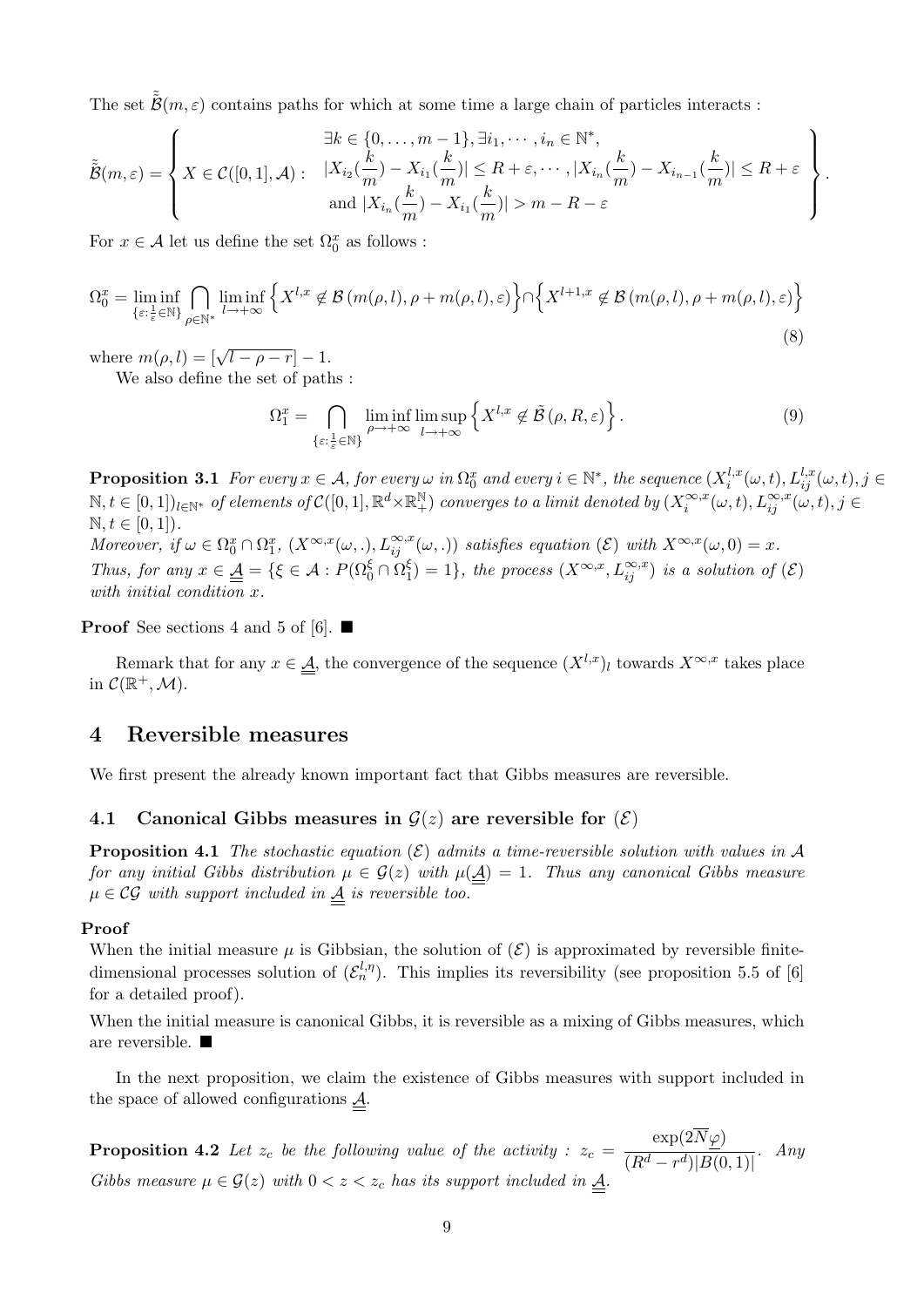**Proof** See [6] proposition 5.1.  $\blacksquare$ 

**Remark 4.3 :** The critical value  $z_c$  given here appears for technical reasons in a percolation type estimate. For  $z \ge z_c$  Gibbs measures of  $\mathcal{G}(z)$  are also reversible (see [7] Proposition 3.1) but we are not able to give an explicit simple description like  $A$  of their supports.

## 4.2 The infinitesimal generator  $A$  and the spaces of test functions

Let us first introduce some definitions of differentiability for functions defined on the space of configurations M.

**Definition 4.4** A function g on M is local if there exists a compact set  $K \subset \mathbb{R}^d$  such that  $g(\gamma)$ only depends on  $\gamma \cap K$ , i.e.  $\forall \gamma \in \mathcal{M}$   $g(\gamma) = g(\gamma_K)$ . Such a function is called K-local.

A local function g on M is called  $\mathcal{C}^k$  if for any  $n \in \mathbb{N}^*$  the function defined on  $(\mathbb{R}^d)^n$  by  $(\gamma_1, \cdots, \gamma_n) \longmapsto g(\sum^n)$  $\delta_{\gamma_i}$  is  $\mathcal{C}^k$ . For any  $\gamma \in \mathcal{M}$ ,  $D_x g(x\gamma)$  and  $D^2_{xx} g(x\gamma)$  denote the first

 $i=1$ and second derivatives of  $y \mapsto g(y\gamma)$  at  $y = x$ .

Remark that any local  $\mathcal{C}^0$  function is bounded and that any local  $\mathcal{C}^1$  function has a bounded derivative : sup  $x \in \mathbb{R}^d$ sup  $\sup_{\gamma \in \mathcal{M}} |D_x g(x\gamma)| < +\infty.$ 

**Definition 4.5**  $\mathcal T$  denotes the set of all local  $\mathcal C^2$  functions on M.

Since we study a dynamics with reflection on the boundary of the set of allowed configurations, it is natural to use the following set of test functions.

**Definition 4.6** Let  $T_0 \subset T$  denote the set of functions on M whose first derivative is orthogonal to the normal vector on the boundary of the set  $A$  of allowed configurations, that is :

$$
\mathcal{T}_0 = \left\{ \begin{array}{l} f : \mathcal{M} \longrightarrow \mathbb{R} \text{ s.t. } f \text{ is local, } C^2 \text{ and } \\ \text{for each } \gamma \in \mathcal{M}, \text{ if } \gamma_i, \gamma_j \in \gamma \text{ satisfy } |\gamma_i - \gamma_j| = r \text{ then } D_{\gamma_i} f(\gamma) . (\gamma_i - \gamma_j) = 0 \end{array} \right\} \tag{10}
$$

Let us consider a fixed test function  $f \in \mathcal{T}$  and the strong solution  $X^{\infty}$  of equation  $(\mathcal{E})$ constructed in section 3. The Itô Formula holds for  $X = X^\infty$  (see e.g. [17], Theorem 27.2):

$$
\begin{cases}\n\text{For } t \in \mathbb{R}^+, \\
f(X(t)) = f(X(0)) + \sum_{i \in \mathbb{N}} \int_0^t D_{X_i(s)} f(X(s)) \, dW_i(s) \\
- \frac{1}{2} \sum_{i \in \mathbb{N}} \int_0^t D_{X_i(s)} f(X(s)) \cdot \sum_{j \in \mathbb{N}} \nabla \varphi(X_i(s) - X_j(s)) ds \\
+ \sum_{i \in \mathbb{N}} \sum_{j \in \mathbb{N}} \int_0^t D_{X_i(s)} f(X(s)) \cdot (X_i(s) - X_j(s)) dL_{ij}(s) \\
+ \frac{1}{2} \sum_{i \in \mathbb{N}} \int_0^t \text{Tr}(D_{X_i(s)X_i(s)}^2 f(X(s))) \, ds\n\end{cases}
$$

If  $f \in \mathcal{T}_0$ , the reflection term vanishes :

$$
\sum_{i \in \mathbb{N}} \sum_{j \in \mathbb{N}} \int_0^t D_{X_i(s)} f(X(s)).(X_i(s) - X_j(s)) dL_{ij}(s) = 0.
$$

Since f is local and f's first derivative is bounded,  $\sum_{i\in\mathbb{N}}\int_0^t|D_{X_i(s)}f(X(s))|^2 ds$  is bounded independently of the initial condition  $X(0)$  and thus,  $\sum_{i\in\mathbb{N}}\int_0^t D_{X_i(s)}f(X(s)) dW_i(s)$  is a squareintegrable martingale. Consequently, for each function  $f \in \mathcal{T}_0$ ,

$$
f(X(t)) - f(X(0)) - \int_0^t Af(X(s)) \, ds \quad \text{ is a square-integrable martingale}, \tag{11}
$$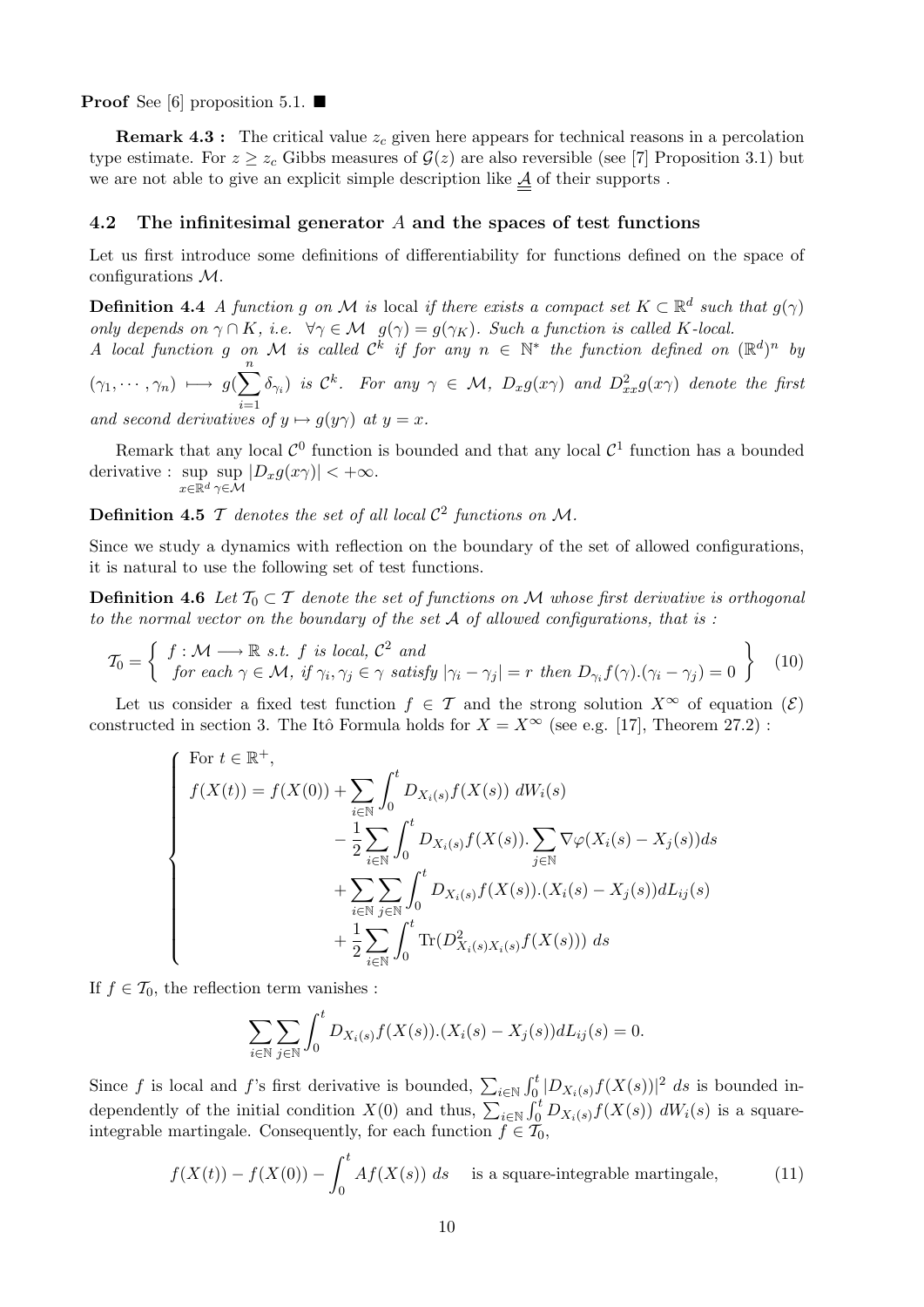where A, called the infinitesimal generator associated to the stochastic differential equation  $(\mathcal{E}),$ is given by

$$
Af(\gamma) = \frac{1}{2} \sum_{i \in \mathbb{N}} \left( \text{Tr}(D_{\gamma_i \gamma_i}^2 f(\gamma)) - D_{\gamma_i} f(\gamma) \cdot \sum_{j \in \mathbb{N}} \nabla \varphi(\gamma_i - \gamma_j) \right)
$$
(12)  

$$
= \frac{1}{2} \int_{\mathbb{R}^d} \left( \text{Tr}(D_{xx}^2 f(\gamma)) - D_x f(\gamma) \cdot (\nabla \varphi * \gamma)(x) \right) \gamma(dx)
$$

with  $(\nabla \varphi * \gamma)(x) = \int_{\mathbb{R}^d} \nabla \varphi(x - y) \gamma(dy)$ .

п

**Remark 4.7** : For any  $g \in \mathcal{T}$  the function Ag is still local. More precisely, if g is Λ-local then  $Ag$  is  $B(\Lambda, R)$ -local :

$$
Ag(\eta) = -\frac{1}{2} \int \int g(\eta) . \nabla \varphi(x - y) \eta(dy) \eta(dx) + \frac{1}{2} \int \text{Tr} D_{xx}^2 g(\eta) \eta(dx)
$$
  
\n
$$
= -\frac{1}{2} \int \int \int_{B(\Lambda,R)} D_{x} g(\eta \Lambda) . \nabla \varphi(x - y) \eta(dy) \eta(dx) + \frac{1}{2} \int \int \text{Tr} D_{xx}^2 g(\eta \Lambda) \eta(dx)
$$
  
\n
$$
= \frac{1}{2} \int \int \int \int_{B(\Lambda,R)} D_{x} g(\eta \Lambda) . \nabla \varphi * \eta_{B(\Lambda,R)}(x) + \text{Tr} D_{xx}^2 g(\eta \Lambda) \int \eta(dx)
$$
  
\n
$$
= Ag(\eta_{B(\Lambda,R)}).
$$

Let us now verify the foundamental symmetry property of the infinitesimal generator A under any measure  $\mu$  which is reversible for the gradient-system  $(\mathcal{E})$ .

**Proposition 4.8** Let  $\mu$  be a Probability measure on A. If the solution of the gradient-system  $(\mathcal{E})$ with  $\mu$  as initial distribution is time-reversible, then the infinitesimal generator A is symmetrical on  $\mathcal{T}_0$ :

$$
\forall f, g \in \mathcal{T}_0 \qquad \int_{\mathcal{M}} f \, Ag \, d\mu = \int_{\mathcal{M}} g \, Af \, d\mu. \tag{13}
$$

**Proof** The time-reversibility of the process X solution of  $(\mathcal{E})$  implies that, for any time  $t > 0$  and any  $f, g \in \mathcal{T}_0$ ,

$$
E\Big(g(X_0)f(X_t)-g(X_t)f(X_0)\Big)=0.
$$

But, applying the Itô Formula and the martingale property (11) one gets

$$
E(g(X_0)f(X_t) - g(X_t)f(X_0)) = E(g(X_0) \int_0^t Af(X_s)ds - f(X_0) \int_0^t Ag(X_s)ds
$$
  
= 
$$
\int_0^t E(g(X_0)Af(X_s) - f(X_0)Ag(X_s))ds
$$
  
= 0.

Since the paths  $t \mapsto X_t$  are continuous at time 0 and Af and Ag are bounded  $\mathcal{C}^0$  functions when f and g belong to  $\mathcal{T}_0$ , one obtains

$$
\lim_{t \to 0} \frac{1}{t} \int_0^t E(g(X_0)Af(X_s) - f(X_0)Ag(X_s))ds = E(g(X_0)Af(X_0) - f(X_0)Ag(X_0))
$$
  
= 
$$
\int_M g \, Af \, d\mu - \int_M f \, Ag \, d\mu
$$
  
= 0.

In a finite-dimensional context, the above Symmetry Property under  $\mu$  would be strong enough to characterize  $\mu$  as a Gibbs measure. However, the configuration space we are dealing with is infinite-dimensional, and the space of test functions  $\mathcal{T}_0$  is too small to generate all functions on which  $A$  is symmetrical. Thus, we introduce in the next subsections a local version of  $(13)$ , which will be satisfied for the whole set of test functions  $\mathcal{T}$ .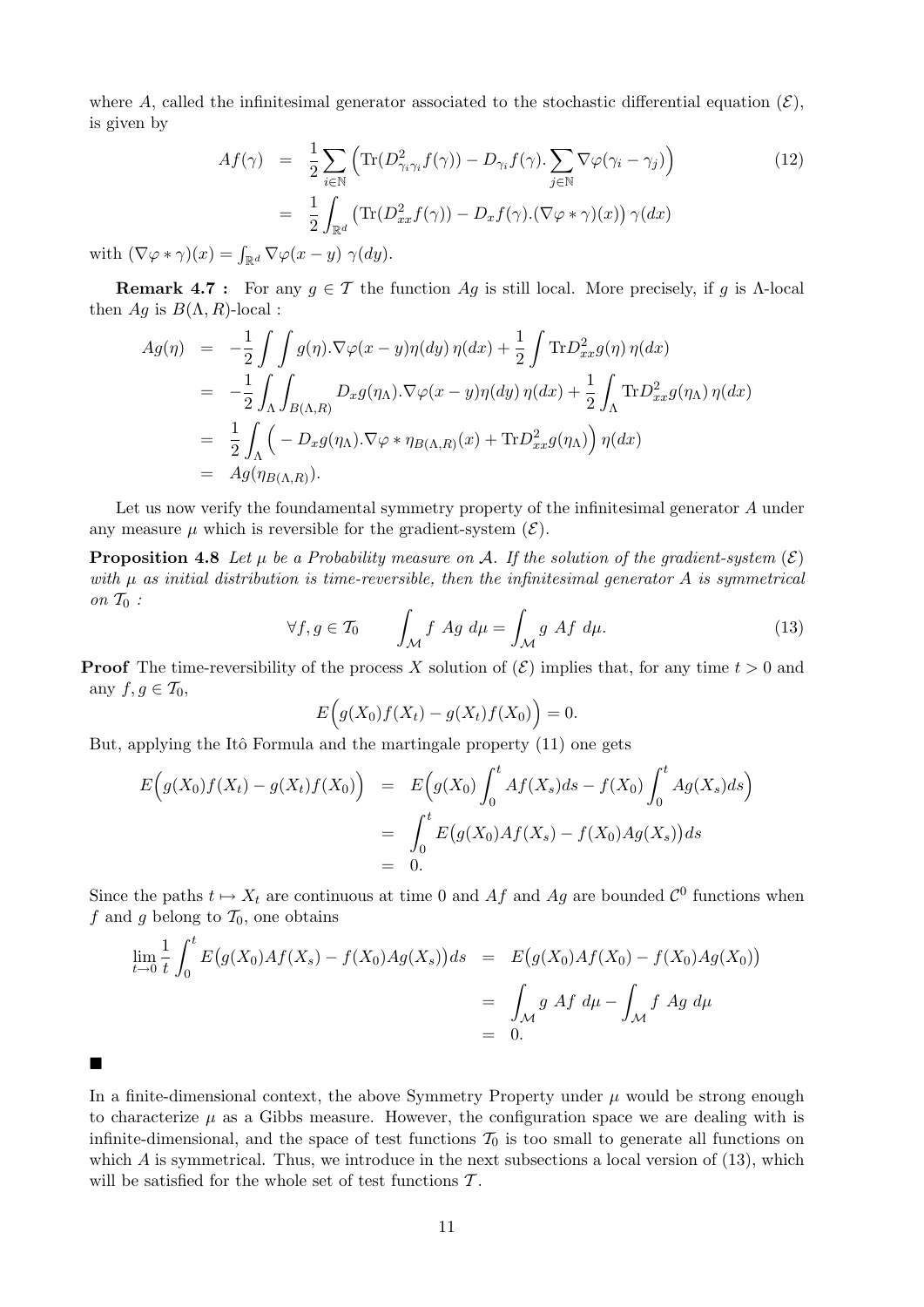## 4.3 The security functions

To localize (13), we define a family of security functions used as "collision detectors" : they vanish for configurations containing, in a bounded region, balls which are too close.

**Definition 4.9** For any fixed compact set  $K \subset \mathbb{R}^d$  and for  $\varepsilon > 0$ , we define the function  $S_K^{\varepsilon}$  on M by

$$
S_K^{\varepsilon}(\gamma) = \tilde{\mathbb{I}}_{]-\infty,0]} \left( \sum_{i \in \mathbb{N}} \tilde{\mathbb{I}}_K(\gamma_i) \left( 1 - \prod_{j \in \mathbb{N}} \tilde{\mathbb{I}}_{[2,+\infty[}(\frac{|\gamma_i - \gamma_j|^2 - r^2}{\varepsilon^2})) \right) \right)
$$
(14)

where  $\tilde{\mathbb{I}}_{]-\infty,0]}$  is a  $\mathcal{C}^{\infty}$  non-increasing function with value 1 on  $]-\infty,0]$  and 0 on  $[1,+\infty[$ , and where  $\tilde{\mathbb{I}}_K$  is a  $\mathcal{C}^\infty$  function from  $\mathbb{R}^d$  to  $[0,1]$  with value 1 on K and value 0 on the set  $\mathbb{R}^d \setminus B(K,1)$ . Here  $\tilde{\mathbb{I}}_{[2,+\infty]}$  denotes some fixed  $\mathcal{C}^{\infty}$  non-decreasing fonction vanishing on  $]-\infty,1]$  with value 1 on  $[2, +\infty)$ .

Remark that the functions  $S_K^{\varepsilon}$  are elements of T. Indeed, they are  $\overline{K}$ -local with  $\overline{K} := B(K, 1 + \overline{K})$  $\sqrt{r^2+2\varepsilon^2}$  and they are  $\mathcal{C}^{\infty}$  on M. However,  $S_K^{\varepsilon}$  does not belong to  $\mathcal{T}_0$ , since its derivative  $D_{\gamma_i} S_K^{\varepsilon}(\gamma)$  is not orthogonal to  $\gamma_i - \gamma_j$  for  $\gamma_i \in B(\widetilde{K}, 1) \setminus K$  and  $|\gamma_i - \gamma_j| = r$ . Let us now describe some characteristic properties of these functions.

**Lemma 4.10** The function  $S_K^{\varepsilon}$  vanishes on the following set of configurations :

$$
\{\gamma : \exists \gamma_i \in K, \exists \gamma_j \neq \gamma_i \text{ with } |\gamma_i - \gamma_j|^2 \leq r^2 + \varepsilon^2\},\
$$

and is equal to 1 on the set of configurations :

 $\blacksquare$ 

$$
\{\gamma : \forall \gamma_i \in B(K,1), \forall \gamma_j \neq \gamma_i, |\gamma_i - \gamma_j|^2 \geq r^2 + 2\epsilon^2\}.
$$

Moreover, the function  $S_K^{\varepsilon}$  increases as  $\varepsilon$  decreases and

$$
\lim_{\varepsilon \searrow 0} S_K^{\varepsilon}(\gamma) = 1 \quad \mu\text{-}a.s.
$$

for any measure  $\mu$  such that  $\mu({\{\gamma : \exists i, j, |\gamma_i - \gamma_j| = r\}}) = 0$ .

**Proof** If the center of a particle  $\gamma_i \in \gamma$  is in K (hence  $\mathbf{I}_K(\gamma_i) = 1$ ) and at least one other particle of  $\gamma$  is at a distance smaller than  $\sqrt{r^2 + \varepsilon^2}$  from  $\gamma_i$  (hence  $\prod$ j∈N  $\tilde{\mathbb{I}}_{[2,+\infty[}(\frac{|\gamma_i-\gamma_j|^2-r^2}{\sigma^2}$  $(\frac{r}{\varepsilon^2}) = 0$ , then in the definition (14) the sum is greater than 1 and  $S_K^{\varepsilon}(\gamma) = 0$ .

On the other side, suppose a particle  $\gamma_i$  in  $\gamma$  is at a distance greater than  $\sqrt{r^2 + 2\varepsilon^2}$  from every other particle; then one has  $\prod$ j∈N  $\tilde{\mathbb{I}}_{[2,+\infty]}(\frac{|\gamma_i-\gamma_j|^2-r^2}{\sigma^2})$  $\frac{f(j)}{\varepsilon^2}$  = 1. If this holds for any  $\gamma_i \in B(K,1),$ that is for each  $\gamma_i$  such that  $\tilde{\mathbb{I}}_K(\gamma_i) \neq 0$ , then the sum in (14) vanishes and  $S_K^{\varepsilon}(\gamma) = 1$ .

Moreover, for each  $\gamma \in \mathcal{A}$ , the pseudo-indicator function  $\tilde{\mathbb{I}}_{[2,+\infty]}(\frac{|\gamma_i-\gamma_j|^2-r^2}{r^2})$  $\frac{f(j)}{\varepsilon^2}$ ) increases as  $\varepsilon$ decreases to 0 to the indicator function  $\mathbb{I}_{|\gamma_i - \gamma_j| \neq r}$ , thus

$$
S_K^{\varepsilon}(\gamma) \nearrow \tilde{\mathbb{I}}_{]-\infty,0]} \left( \sum_{i \in \mathbb{N}} \tilde{\mathbb{I}}_K(\gamma_i) \mathbb{I}_{\{\exists j, |\gamma_i - \gamma_j| = r\}} \right)
$$

For measures  $\mu$  such that  $\mu({\{\gamma : \exists i, j, |\gamma_i - \gamma_j| = r\}}) = 0$ , this function is  $\mu$ -a.s. equal to 1 and consequently

$$
\lim_{\varepsilon \searrow 0} \uparrow S_K^{\varepsilon}(\gamma) = 1 \quad \text{${\mu}$-a.s.}
$$

12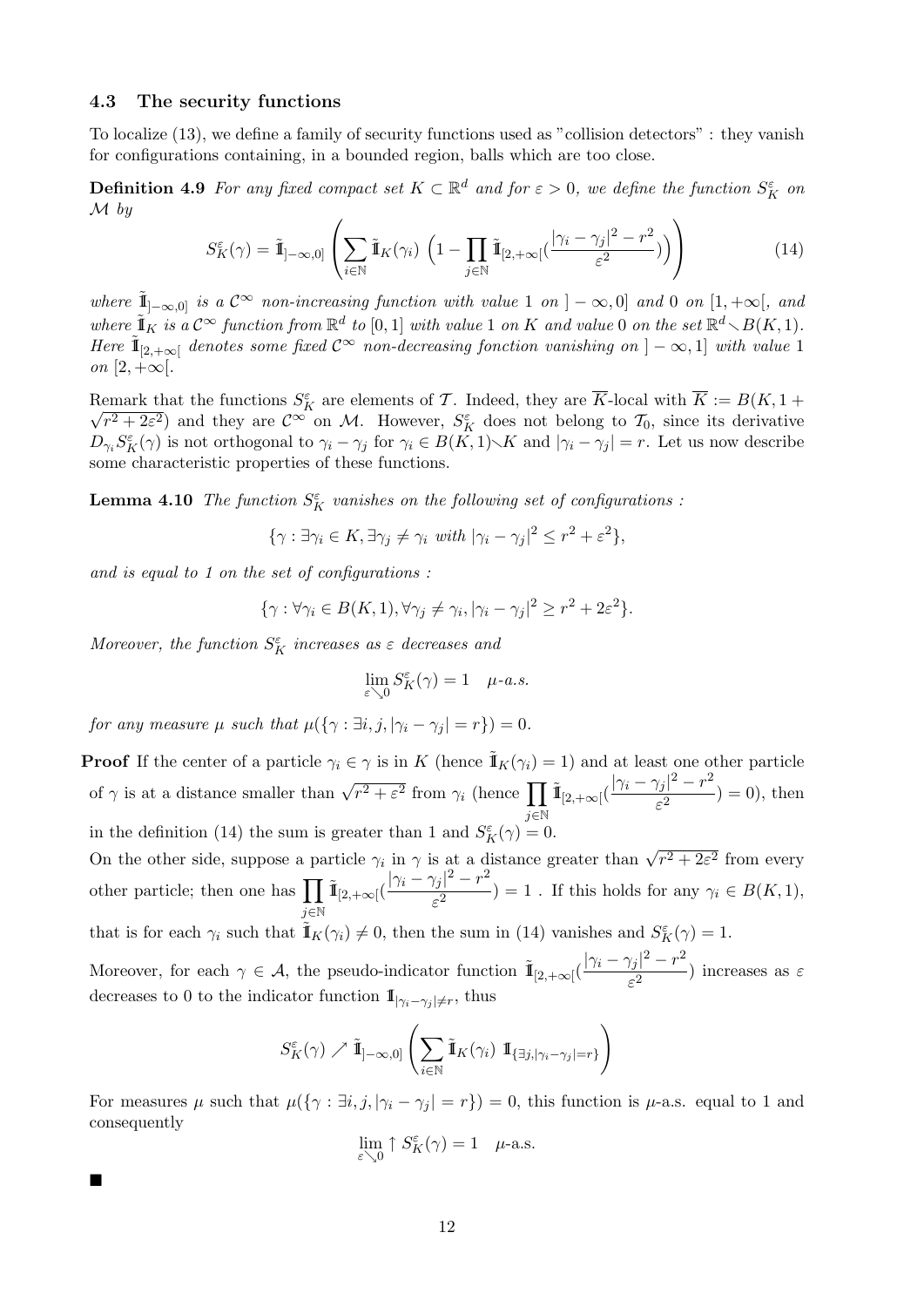## 4.4 The Detailed Balance Equation

For a  $\Lambda$ -local function f defined on M, we say that the compact set  $K \subset \mathbb{R}^d$  covers f if  $B(\Lambda, R) \subset$ K and denote by  $f_K^{\varepsilon}$  the product  $fS_K^{\varepsilon}$ . Such functions play from now on the role of test functions.

**Definition 4.11** A Probability measure  $\mu$  on A is called an equilibrium measure for equation  $(\mathcal{E})$ if the infinitesimal generator A is locally  $\mu$ -symmetric on T in the following sense:

$$
\forall f, g \in \mathcal{T}, \forall K \text{ compact set covering } f \text{ and } g, \forall \varepsilon > 0 \quad \int_{\mathcal{M}} f_K^{\varepsilon} A g_K^{\varepsilon} d\mu = \int_{\mathcal{M}} g_K^{\varepsilon} A f_K^{\varepsilon} d\mu. \tag{15}
$$

Equation (15) is called Detailed Balance Equation.

Notice the important fact that (15) is not equivalent to (13), since  $S_K^{\varepsilon} \notin \mathcal{T}_0$ . Anyway, (15) is a reasonable equilibrium condition in the sense that Gibbs measures satisfy it, as the next proposition claims.

**Proposition 4.12** Any canonical Gibbs measure  $\mu \in \mathcal{CG}$  with support included in  $\underline{A}$  satisfies Detailed Balance Equation (15).

**Proof** Let us first recall the property  $(4)$ : any canonical Gibbs measure  $\mu$  has the representation

$$
\mu = \int_{\mathbb{R}^+} \mu_z \,\theta(dz) \text{ with } \mu_z \in \mathcal{G}(z) \text{ for each } z \in \mathbb{R}^+,
$$

that is, is a mixture of Gibbs measures. As a consequence for  $f, g \in \mathcal{T}_0$  and K a compact set covering  $f$  and  $g$ ,

$$
\int_{\mathcal{M}} f_K^{\varepsilon} A g_K^{\varepsilon} d\mu = \int_{\mathbb{R}^+} \int_{\mathcal{M}} f_K^{\varepsilon} A g_K^{\varepsilon} d\mu_z \theta (dz)
$$

and the Detailed Balance Equation will hold for each canonical Gibbs measure as soon as it holds for each  $\mu_z \in \mathcal{G}(z)$ .

We now fix  $\mu \in \mathcal{G}(z)$ ,  $f, g \in \mathcal{T}$ , K covering f and g and  $\varepsilon > 0$ . We want to prove that  $\int_{\mathcal{M}} f_K^{\varepsilon} A g_K^{\varepsilon} d\mu$  is symmetric in f and g. By definition (12) of A

$$
\int_{\mathcal{M}} f S_K^{\varepsilon} A(gS_K^{\varepsilon}) d\mu
$$
\n
$$
= \int_{\mathcal{M}} f(S_K^{\varepsilon})^2 A g d\mu + \int_{\mathcal{M}} f g S_K^{\varepsilon} A S_K^{\varepsilon} d\mu + \int_{\mathcal{M}} f(\eta) S_K^{\varepsilon}(\eta) \int D_x g(\eta) D_x S_K^{\varepsilon}(\eta) \eta(dx) \mu(d\eta)
$$
\n
$$
=: \mathcal{I}_1 + \mathcal{I}_2 + \mathcal{I}_3.
$$

The second integral  $\mathcal{I}_2$  is symmetric in f and g. We now use the assumption  $\mu \in \mathcal{G}(z)$  to transform the first integral term  $\mathcal{I}_1$ . Recall that  $Ag$  is K-local, since K covers g.

$$
I_1 = \int_A f(\eta_K)(S_K^{\varepsilon})^2(\eta)Ag(\eta_K) \mu(d\eta)
$$
  
\n
$$
= \int_A \int_{\mathcal{A}_K} f(\xi)(S_K^{\varepsilon})^2(\xi \eta_{K^c})Ag(\xi)e^{-E_K(\xi|\eta_{K^c})}\pi_K^z(d\xi)\mu(d\eta)
$$
  
\n
$$
= \frac{1}{2} \int_A \int_{\mathcal{A}_K} \int_K f(\xi)(S_K^{\varepsilon})^2(\xi \eta_{K^c}) \operatorname{Tr} D_{xx}^2 g(\xi) e^{-E_K(\xi|\eta_{K^c})} \xi(dx) \pi_K^z(d\xi) \mu(d\eta)
$$
  
\n
$$
- \frac{1}{2} \int_A \int_{\mathcal{A}_K} \int_K f(\xi)(S_K^{\varepsilon})^2(\xi \eta_{K^c}) D_{x} g(\xi) \cdot (\nabla \varphi * \xi)(x) e^{-E_K(\xi|\eta_{K^c})} \xi(dx) \pi_K^z(d\xi) \mu(d\eta)
$$
  
\n
$$
= \mathcal{J}_1 + \mathcal{J}_2
$$

To transform  $\mathcal{J}_1$  we use the well known fact that the Campbell measure of the Poisson Process  $\pi_K^z$  is equal to the product measure  $z \, dx|_K \times \pi_K^z$  (see [16]), that is, for any regular function F on  $K \times \mathcal{M}$ ,

$$
\int_{\mathcal{M}} \int_{K} F(x,\xi) \mathbb{I}_{\mathcal{A}}(\xi) \, \xi(dx) \, \pi_{K}^{z}(d\xi) = z \int_{\mathcal{M}} \int_{K} F(x,x\xi) \mathbb{I}_{\mathcal{A}}(x\xi) \, dx \, \pi_{K}^{z}(d\xi).
$$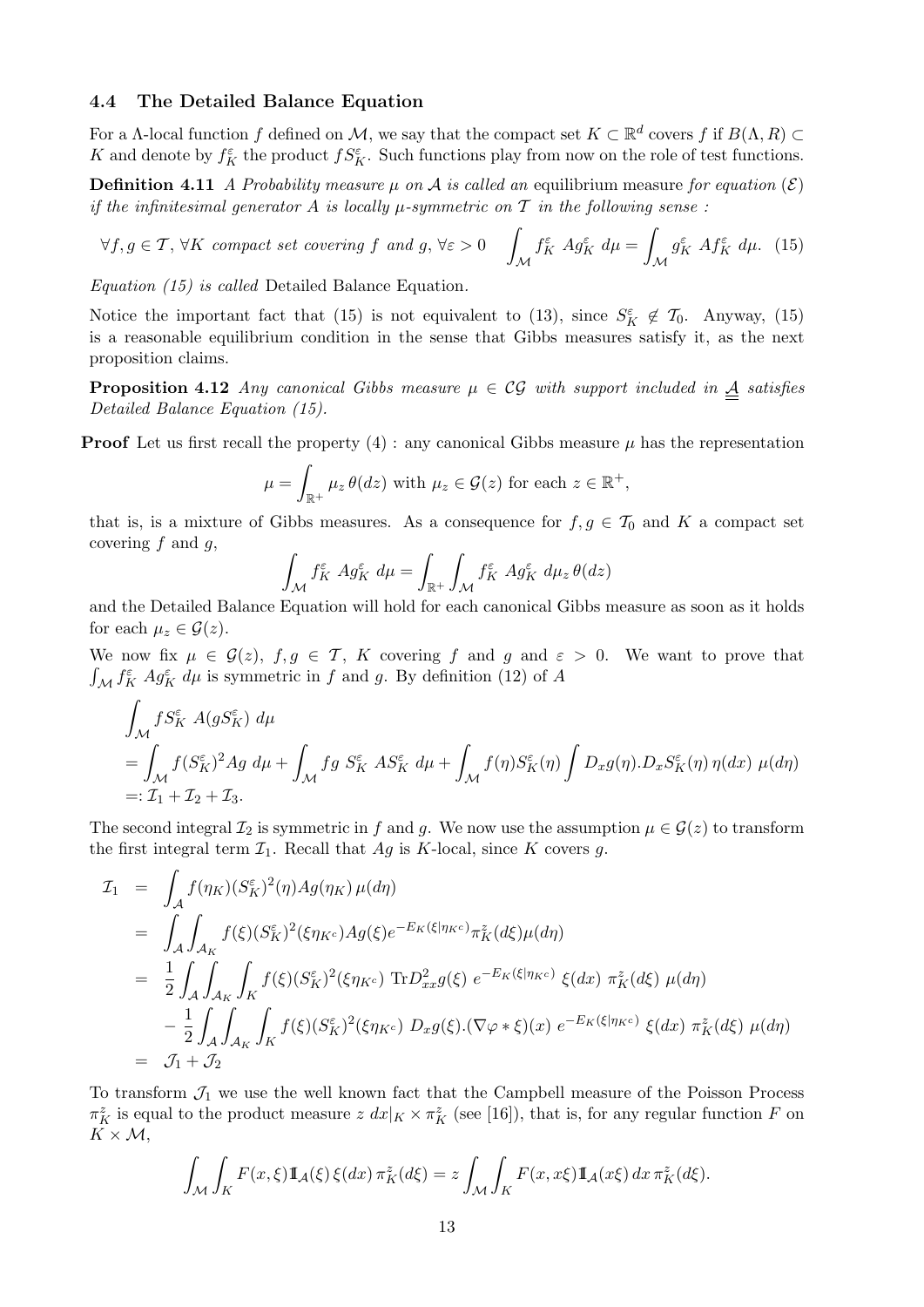So  $\mathcal{J}_1$  becomes :

$$
\mathcal{J}_1 = \frac{1}{2} \int_A \int_{\mathcal{A}_K} \int_K f(x\xi) (S_K^{\varepsilon})^2 (x\xi \eta_{K^c}) \operatorname{Tr} D_{xx}^2 g(x\xi) e^{-E_K(x\xi|\eta_{K^c})} \mathbb{1}_{\mathcal{A}}(x\xi) z dx \pi_K^z(d\xi) \mu(d\eta)
$$
  

$$
= \frac{z}{2} \int_A \int_{\mathcal{A}_K} \int_{K \backslash B(\xi,r)} f(x\xi) (S_K^{\varepsilon})^2 (x\xi \eta_{K^c}) \operatorname{Tr} D_{xx}^2 g(x\xi) e^{-E_K(x\xi|\eta_{K^c})} dx \pi_K^z(d\xi) \mu(d\eta)
$$

Remark that  $x \mapsto S_K^{\varepsilon}(x\xi\eta_{K^c})$  vanishes on the boundary of  $B(\xi, r)$  and that  $x \mapsto D_x g(x\xi)$  vanishes on the boundary of  $K$ ; after integrating by parts,  $\mathcal{J}_1$  becomes :

$$
\mathcal{J}_1 = -\frac{z}{2} \int_{\mathcal{A}} \int_{\mathcal{A}_K} \int_{K \setminus B(\xi,r)} D_x \left( f(x\xi) (S_K^{\varepsilon})^2 (x\xi \eta_{K^c}) e^{-E_K(x\xi|\eta_{K^c})} \right) \cdot D_x g(x\xi) dx \; \pi_K^z(d\xi) \; \mu(d\eta).
$$

We now expand the derivative. Remark that  $D_x E_K(x\xi|\eta_{K_c})$  is equal to  $(\nabla \varphi * \xi)(x) + (\nabla \varphi * \eta_{K_c})(x)$ . Moreover  $(\nabla \varphi * \eta_{K^c})(x) = 0$  for  $x \notin B(K^c, R)$  and  $D_x g(\xi) = 0$  for  $x \in B(K^c, R)$ , so that  $\mathcal{J}_1$  is equal to :

$$
\mathcal{J}_1 = -\frac{z}{2} \int_A \int_{\mathcal{A}_K} \int_K \mathbb{I}_{\mathcal{A}}(x\xi) \, (S_K^{\varepsilon})^2 (x\xi\eta_{K^c}) \, D_x f(x\xi) \cdot D_x g(x\xi) \, e^{-E_K(x\xi|\eta_{K^c})} \, dx \, \pi_K^z(d\xi) \, \mu(d\eta)
$$

$$
-\frac{z}{2} \int_A \int_{\mathcal{A}_K} \int_K \mathbb{I}_{\mathcal{A}}(x\xi) \, f(x\xi) \, D_x(S_K^{\varepsilon})^2 (x\xi\eta_{K^c}) \cdot D_x g(x\xi) \, e^{-E_K(x\xi|\eta_{K^c})} \, dx \, \pi_K^z(d\xi) \, \mu(d\eta)
$$

$$
+\frac{z}{2} \int_A \int_{\mathcal{A}_K} \int_K \mathbb{I}_{\mathcal{A}}(x\xi) \, f(x\xi) \, (S_K^{\varepsilon})^2 (x\xi\eta_{K^c}) \, (\nabla\varphi * \xi)(x) \cdot D_x g(x\xi) \, e^{-E_K(x\xi|\eta_{K^c})} \, dx \, \pi_K^z(d\xi) \, \mu(d\eta)
$$

Using again the Campbell measure of  $\pi_K^z$ , we remark that the second integral term is exactly the opposite of  $\mathcal{I}_3$  and that the last integral term is also the opposite of  $\mathcal{I}_2$ . So we finally obtain :

$$
\int_{\mathcal{M}} fS_K^{\varepsilon} A(gS_K^{\varepsilon}) d\mu
$$
\n
$$
= -\frac{1}{2} \int_{\mathcal{M}} \int_{A_K} \int_K (S_K^{\varepsilon})^2 (\xi \eta_{K^c}) D_x f(\xi) D_x g(\xi) e^{-E_K(\xi|\eta_{K^c})} \xi(dx) \pi_K^{\varepsilon} (d\xi) \mu(d\eta) + \int_{\mathcal{M}} f g S_K^{\varepsilon} A S_K^{\varepsilon} d\mu
$$
\n
$$
= -\frac{1}{2} \int_{\mathcal{M}} \int_{\mathbb{R}^d} (S_K^{\varepsilon})^2(\eta) D_x f(\eta) D_x g(\eta) \eta(dx) \mu(d\eta) + \int_{\mathcal{M}} f g S_K^{\varepsilon} A S_K^{\varepsilon} d\mu
$$

This shows the desired symmetry in  $(f, q)$ .

# 5 Detailed Balance Equation, Campbell measures and canonical Gibbs measures

In this section we first prove that any measure satisfying the Detailed Balance Equation (15) also obeys an integral equation exhibiting a symmetry property of the associated Campbell measure. In the second subsection we conclude the proof of the main theorem 2.6 by proving that such a measure is necessarily canonical Gibbs associated to the appropriate potential.

## 5.1 From the Detailed Balance Equation to Campbell measures

**Proposition 5.1** Let  $\mu$  be a Probability measure on A with support included in  $\mathbf{A}$ . Suppose that for every  $\Delta$  compact subset of  $\mathbb{R}^d$  and  $\mu$ -almost all  $\eta$ ,  $\mu(.|\mathcal{B}_{\Delta^c})(\eta)$  has a density  $u_{\Delta}(.|\eta_{\Delta^c})$ with respect to  $\pi_\Delta$  which satisfies assumption (5). If the detailed balance equation (15) is satisfied under  $\mu$ , then for any positive measurable local function F on  $\mathbb{R}^d \times \mathbb{R}^d \times \mathcal{A}$ , the following symmetry property holds :

$$
\int_{\mathcal{A}} \int_{\mathbb{R}^d} \int_{\mathbb{R}^d} e^{-E(y|\eta \cdot x)} F(x, y, \eta \cdot x) dy \, \eta(dx) \, \mu(d\eta)
$$
\n
$$
= \int_{\mathcal{A}} \int_{\mathbb{R}^d} \int_{\mathbb{R}^d} e^{-E(y|\eta \cdot x)} F(y, x, \eta \cdot x) dy \, \eta(dx) \, \mu(d\eta). \tag{16}
$$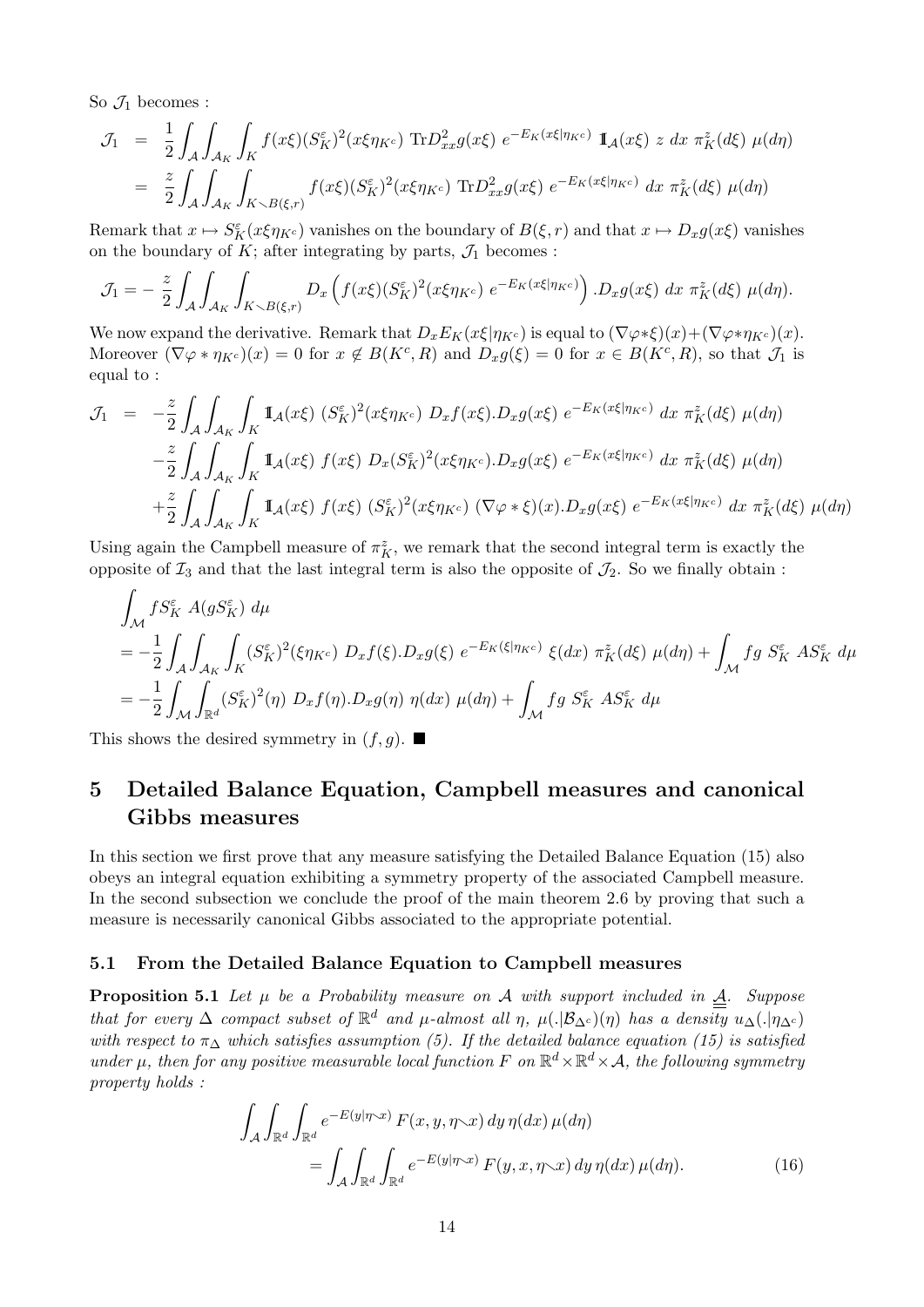**Proof** Step 1 : Reduction of (15) to a simpler symmetry property

By definition of T, we can take as elements  $f, g \in \mathcal{T}$  the following functions:  $f = \tilde{f}f_3$  and  $g = \tilde{g}f_3$ . Functions  $f_3, \tilde{f}, \tilde{g}$  will be precisely described in Step 3. Due to the definition of the infinitesimal generator  $A$ , we have :

$$
A(gS_K^{\varepsilon})(\eta) = (f_3S_K^{\varepsilon})(\eta)A\tilde{g}(\eta) + \tilde{g}(\eta)A(f_3S_K^{\varepsilon})(\eta) + \int D_x\tilde{g}(\eta) \cdot D_x(f_3S_K^{\varepsilon})(\eta)\,\eta(dx). \tag{17}
$$

So, the left hand side of (15), which is symmetrical in the functions  $f, g$  (and thus in the functions  $\tilde{f}, \tilde{g}$  is the sum of the three following terms  $I_1, I_2$  and  $I_3$ :

$$
I_1 := \int \tilde{f}(\eta)(f_3 S_K^{\varepsilon})^2(\eta) A\tilde{g}(\eta) \mu(d\eta)
$$
  
\n
$$
I_2 := \int \tilde{g}(\eta) \tilde{f}(\eta)(f_3 S_K^{\varepsilon})(\eta) A(f_3 S_K^{\varepsilon})(\eta) \mu(d\eta)
$$
  
\n
$$
I_3 := \int \tilde{f}(\eta)(f_3 S_K^{\varepsilon})(\eta) \int D_x(f_3 S_K^{\varepsilon})(\eta) . D_x \tilde{g}(\eta) \eta(dx) \mu(d\eta).
$$

The integral  $I_2$  being symmetric in  $\tilde{f}$  and  $\tilde{g}$ , this implies that the sum  $I_1 + I_3$  remains unchanged if  $\tilde{f}$  and  $\tilde{g}$  are interchanged.

Step 2 : Analysis of  $I_1 + I_3$ 

We consider functions  $\tilde{f}$  and  $\tilde{g}$  which are Λ-local for some bounded subset  $\Lambda$  with  $B(\Lambda, R) \subset \Delta$ K and remark that  $D_x\tilde{g}$  and  $D_{xx}^2\tilde{g}$  are  $\Lambda$ -local too and  $A\tilde{g}$  is  $\Delta$ -local (since  $B(\Lambda, R) \subset \Delta$ ). We also choose  $f_3$  C-local with  $C \cap \Delta = \emptyset$  and  $B(C, R) \subset K$ . Thus, decomposing  $\eta$  inside and outside of  $\Delta$ , one has

$$
I_1 = \int_A \tilde{f}(\eta_\Delta) f_3^2(\eta_{\Delta^c}) (S_K^{\varepsilon})^2(\eta_{\Delta}\eta_{\Delta^c}) A\tilde{g}(\eta_\Delta) \mu(d\eta)
$$
  
\n
$$
= \int_A f_3^2(\eta_{\Delta^c}) \int_{\mathcal{A}_{\Delta}} \tilde{f}(\xi) (S_K^{\varepsilon})^2(\xi\eta_{\Delta^c}) A\tilde{g}(\xi) u_\Delta(\xi|\eta_{\Delta^c}) \pi_\Delta(d\xi) \mu(d\eta)
$$
  
\n
$$
=: \int_A f_3^2(\eta_{\Delta^c}) J(\eta) \mu(d\eta).
$$

To transform the integral term  $J(\eta)$  we now use the Campbell measure of the Poisson Process  $\pi_{\Delta}$ . Then, since  $\nabla \varphi * (x\xi)(x) = \nabla \varphi * \xi(x) + \nabla \varphi(0) = \nabla \varphi * \xi(x),$ 

$$
J(\eta) = \frac{1}{2} \int_{\mathcal{A}_{\Delta}} \int_{\Delta} \tilde{f}(\xi) (S_{K}^{\varepsilon})^{2} (\xi \eta_{\Delta^{c}}) u_{\Delta}(\xi | \eta_{\Delta^{c}}) \Big( -D_{x} \tilde{g}(\xi_{\Lambda}) \cdot \nabla \varphi * \xi(x) + \text{Tr} D_{xx}^{2} \tilde{g}(\xi_{\Lambda}) \Big) \xi(dx) \pi_{\Delta}(d\xi)
$$
  
= 
$$
\frac{1}{2} \int_{\mathcal{M}} \int_{\Delta} \tilde{f}(x\xi) (S_{K}^{\varepsilon})^{2} (x\xi \eta_{\Delta^{c}}) u_{\Delta}(x\xi | \eta_{\Delta^{c}}) \Big( -D_{x} \tilde{g}(x\xi_{\Lambda}) \cdot \nabla \varphi * \xi(x) + \text{Tr} D_{xx}^{2} \tilde{g}(x\xi_{\Lambda}) \Big) 1\!\!1_{\mathcal{A}}(x\xi) dx \pi_{\Delta}(d\xi).
$$

We recognize under the Lebesgue integral a divergence term :

$$
\forall x \in \Delta, \quad \left( -D_x \tilde{g}(x\xi) \cdot \nabla \varphi * \xi(x) + \text{Tr} D_{xx}^2 \tilde{g}(x\xi) \right) \mathbb{I}_{\mathcal{A}}(x\xi) = \mathbb{I}_{\Delta \sim B(\xi,r)}(x) e^{\varphi * \xi(x)} \nabla \cdot (D_x \tilde{g}(x\xi) e^{-\varphi * \xi(x)})
$$

and then, thanks to the regularity assumptions (5) on the function  $u_{\Delta}$ , we get by partial integration

$$
J(\eta) = -\frac{1}{2} \int_{\mathcal{M}} \int_{\Delta \sim B(\xi,r)} \nabla \big(\tilde{f}(x\xi)(S_K^{\varepsilon})^2 (x\xi\eta_{\Delta^c}) u_{\Delta}(x\xi|\eta_{\Delta^c}) e^{\varphi * \xi(x)}\big) \cdot D_x \tilde{g}(x\xi) e^{-\varphi * \xi(x)} \mathbb{1}_{\mathcal{A}}(\xi) dx \, \pi_{\Delta}(d\xi).
$$

(Notice that the boundary terms vanish : on the exterior boundary of  $\Delta$ ,  $D_x\tilde{g}(x\xi) = 0$  since  $D_x\tilde{g}$ is Λ-local,  $\Lambda \subset \Delta$ , and on the interior boundary  $\partial B(\xi, r) = \{x \in \mathbb{R}^d \text{ such that } \exists \xi_i : |\xi_i - x| =$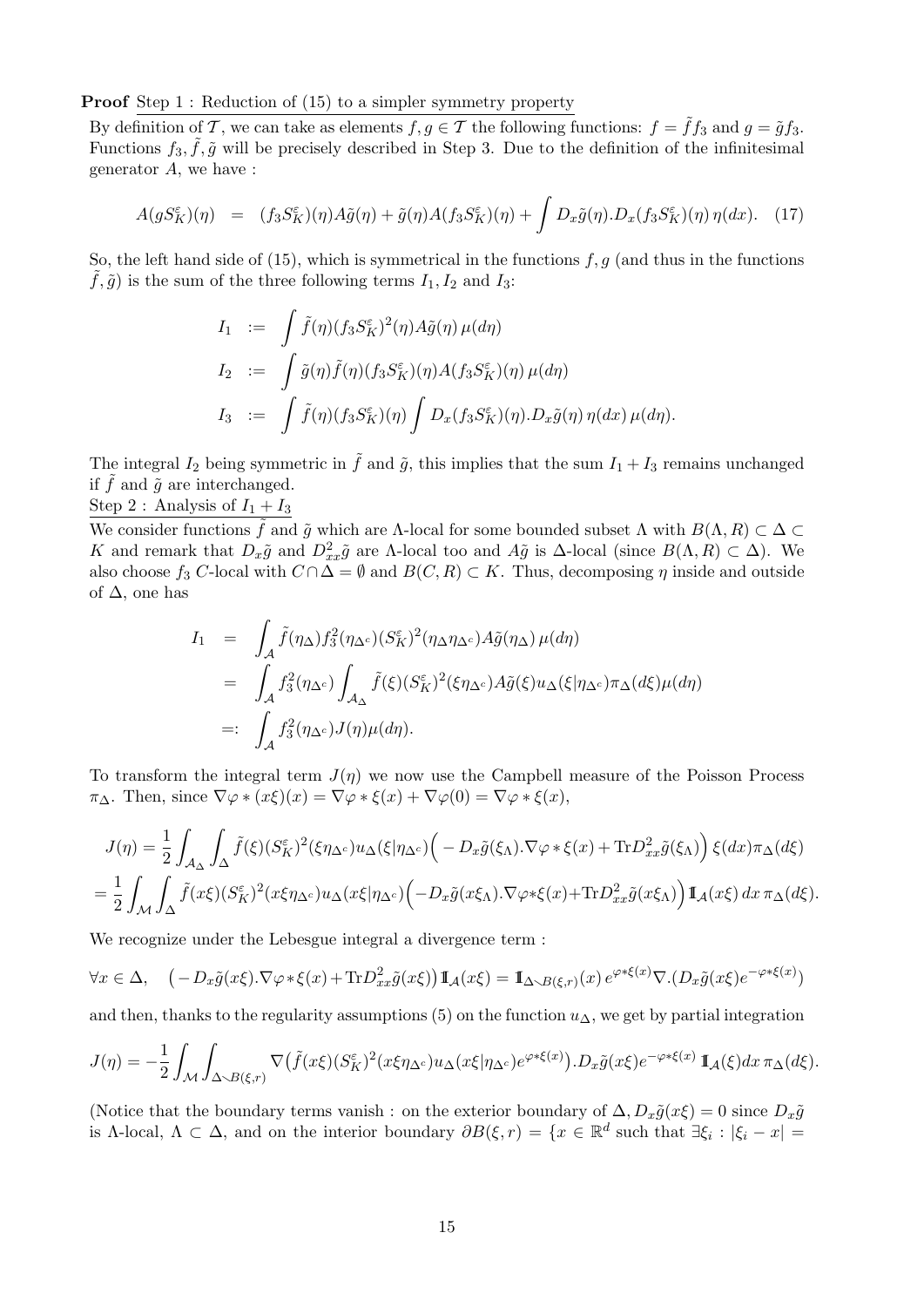$$
r\}, S_{K}^{\varepsilon}(x\xi\eta_{\Delta^{c}}) = 0.) \text{ So, } J(\eta) = J_{1}(\eta) + J_{2}(\eta) + J_{3}(\eta) \text{ where}
$$
  
\n
$$
J_{1}(\eta) := -\frac{1}{2} \int_{\mathcal{M}} \int_{\Delta\sim B(\xi,r)} D_{x}\tilde{f}(x\xi) \cdot D_{x}\tilde{g}(x\xi) (S_{K}^{\varepsilon})^{2} (x\xi\eta_{\Delta^{c}}) u_{\Delta}(x\xi|\eta_{\Delta^{c}}) \mathbf{I}_{\mathcal{A}}(\xi) dx \pi_{\Delta}(d\xi)
$$
  
\n
$$
J_{2}(\eta) := -\frac{1}{2} \int_{\mathcal{A}} \int_{\Delta\sim B(\xi,r)} \tilde{f}(x\xi) (S_{K}^{\varepsilon})^{2} (x\xi\eta_{\Delta^{c}}) \nabla (u_{\Delta}(x\xi|\eta_{\Delta^{c}}) e^{\varphi*\xi(x)}) \cdot D_{x}\tilde{g}(x\xi) e^{-\varphi*\xi(x)} dx \pi_{\Delta}(d\xi)
$$
  
\n
$$
J_{3}(\eta) := -\frac{1}{2} \int_{\mathcal{A}} \int_{\Delta\sim B(\xi,r)} \tilde{f}(x\xi) u_{\Delta}(x\xi|\eta_{\Delta^{c}}) D_{x}((S_{K}^{\varepsilon})^{2}) (x\xi\eta_{\Delta^{c}}) \cdot D_{x}\tilde{g}(x\xi) dx \pi_{\Delta}(d\xi).
$$

The integral term  $J_1$  is symmetric in  $\tilde{f}$  and  $\tilde{g}$ . Using again the Campbell measure of  $\pi_{\Delta}$ , the integral term  $J_3$  becomes

$$
J_3(\eta) = -\frac{1}{2} \int_{\mathcal{A}_{\Delta}} \int_{\Delta} \tilde{f}(\xi) u_{\Delta}(\xi | \eta_{\Delta^c}) D_x((S_K^{\varepsilon})^2) (\xi \eta_{\Delta^c}) \cdot D_x \tilde{g}(\xi) \xi(dx) \, \pi_{\Delta}(d\xi),
$$

in such a way that

$$
\int_{\mathcal{A}} f_3^2(\eta_{\Delta^c}) J_3(\eta) \mu(d\eta) = -\frac{1}{2} \int_{\mathcal{A}} f_3^2(\eta_{\Delta^c}) \tilde{f}(\eta_{\Delta}) \int_{\Delta} D_x((S_K^{\varepsilon})^2)(\eta) . D_x \tilde{g}(\eta_{\Delta}) \eta_{\Delta}(dx) \mu(d\eta)
$$
  
\n
$$
= -\int_{\mathcal{A}} f_3^2(\eta_{\Delta^c}) \tilde{f}(\eta_{\Delta}) S_K^{\varepsilon}(\eta) \int_{\Delta} D_x(S_K^{\varepsilon})(\eta) . D_x \tilde{g}(\eta_{\Delta}) \eta_{\Delta}(dx) \mu(d\eta)
$$
  
\n
$$
= -I_3 + \int_{\mathcal{A}} f_3(\eta_{\Delta^c}) \tilde{f}(\eta_{\Delta}) (S_K^{\varepsilon})^2(\eta) \int_{\Delta} D_x f_3(\eta_{\Delta^c}) . D_x \tilde{g}(\eta_{\Delta}) \eta_{\Delta}(dx) \mu(d\eta)
$$
  
\n
$$
= -I_3
$$

since  $D_x f_3(\eta_{\Delta^c}) \cdot D_x \tilde{g}(\eta_{\Delta}) \equiv 0$ .

Thus the symmetry of  $I_1 + I_3$  in  $\tilde{f}$  and  $\tilde{g}$  is equivalent to the symmetry of  $\int_A f_3^2(\eta_{\Delta^c}) J_2(\eta) \mu(d\eta)$ . Using once more the form of the Campbell measure of  $\pi_{\Delta}$ , this means

$$
\int_{\mathcal{A}} f_3^2(\eta_{\Delta^c}) \int_{\mathcal{A}} \int_{\Delta} \tilde{f}(\xi) (S_K^{\varepsilon})^2(\xi \eta_{\Delta^c}) \nabla (u_{\Delta}(x(\xi \cdot x)) \eta_{\Delta^c}) e^{\varphi * \xi(x)}) \cdot D_x \tilde{g}(\xi) e^{-\varphi * \xi(x)} \xi(dx) \pi_{\Delta}(d\xi) \mu(d\eta)
$$
\n
$$
= \int_{\mathcal{A}} f_3^2(\eta_{\Delta^c}) \int_{\mathcal{A}} \int_{\Delta} \tilde{g}(\xi) (S_K^{\varepsilon})^2(\xi \eta_{\Delta^c}) \nabla (u_{\Delta}(x(\xi \cdot x)) \eta_{\Delta^c}) e^{\varphi * \xi(x)}) \cdot D_x \tilde{f}(\xi) e^{-\varphi * \xi(x)} \xi(dx) \pi_{\Delta}(d\xi) \mu(d\eta).
$$

For  $\tilde{g} = f_4 \tilde{f}$ , this equality becomes

$$
\int_{\mathcal{A}} \int_{\mathcal{A}_{\Delta}} (\mathcal{S}_{K}^{\varepsilon})^{2} (\xi \eta_{\Delta^{c}}) f_{3}^{2} (\eta_{\Delta^{c}}) \tilde{f}^{2} (\xi) \int_{\Delta} \nabla \big( u_{\Delta}(x(\xi \smallsetminus x) | \eta_{\Delta^{c}}) e^{\varphi * \xi(x)} \big) . D_{x} f_{4}(\xi) e^{-\varphi * \xi(x)} \xi(dx) \pi_{\Delta}(d\xi) \mu(d\eta) = 0.
$$

At this stage, we would like to let disappear the function  $S_K^{\varepsilon}$  under the integral by taking the limit for  $\varepsilon \to 0$ . We may take the limit under the integral, as the following technical lemma claims.

**Lemma 5.2** Let  $m$  be a positive measure on some measurable space  $E$ . Let  $g$  be a real-valued measurable function on E and  $(g_n)_n$  be a sequence of positive functions on E. If one of the following assumptions is satisfied

(A1)  $(g_n)_n$  is bounded increasing and  $g \in L^1(m)$  $(A2)$   $(g_n)_n$  is decreasing then

$$
\forall n \in \mathbb{N}, \int_{E} g_n g \, dm = 0 \qquad \Longrightarrow \qquad \int_{E} \lim_{n} g_n g \, dm = 0.
$$

**Proof** Remark that  $\int_E g_n g_+ dm = \int_E g_n g_- dm$  and apply monotone convergence theorem.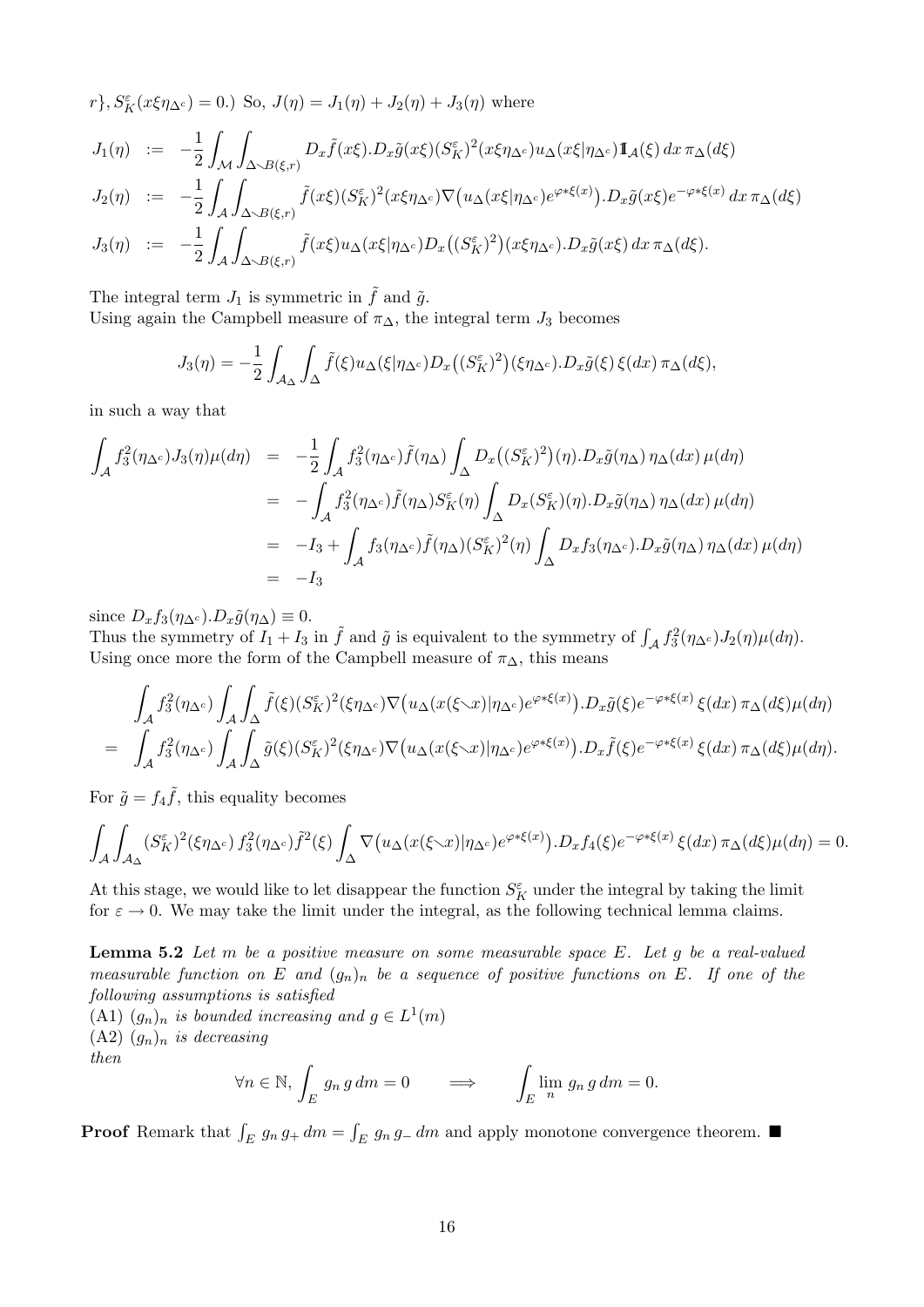Apply Lemma 5.2 to  $E = A_{\Delta} \times A_{\Delta^c}$  and to the increasing sequence  $g_n = (S_K^{1/n})^2$ . One can prove similarly to Lemma 2.7 that  $\pi_{\Delta} \times \mu_{\Delta^c}(\{\gamma : \exists i, j, |\gamma_i - \gamma_j| = r\}) = 0$ , and thus by Lemma 4.10 one get  $\lim_{n} S_K^{1/n} = 1$  *a.s.*. Since  $f_3$ ,  $\tilde{f}$ ,  $D$ .  $f_4$  are bounded functions and, by assumption (5),  $\int_{\Delta} \nabla (u_{\Delta}(x(\xi \setminus x)) \eta_{\Delta^c}) e^{\varphi * \xi(x)}) \xi(dx)$  is  $\pi_{\Delta} \times \mu_{\Delta^c}$ -integrable, then (A1) holds and we obtain

$$
\int_{\mathcal{A}} f_3^2(\eta_{\Delta^c}) \int_{\mathcal{A}_{\Delta}} \int_{\Delta} \tilde{f}^2(\xi) \nabla \big( u_{\Delta}(x(\xi \cdot x)) | \eta_{\Delta^c}) e^{\varphi * \xi(x)} \big) . D_x f_4(\xi) e^{-\varphi * \xi(x)} \, \xi(dx) \, \pi_{\Delta}(d\xi) \mu(d\eta) = 0. \tag{18}
$$

Step 3 : Form of the local conditional density  $u_{\Delta}(.|\eta_{\Delta^c})$ 

To derive informations on the form of  $u<sub>\Delta</sub>$  from the equation (18), we need to particularize the class of test functions. We decompose  $\tilde{f}$  and  $\tilde{g}$  as follows:

$$
\tilde{f} = f_1 f_2 \text{ and } \tilde{g} = f_1 f_2 f_4.
$$

The choice we now present for  $f_1, f_2, f_4$  is inspired by [10] Proposition 2.38, in which the author analyzed the case of particles without hard core.

• functions  $f_2$  characterize the configuration inside of  $\Lambda$ : to each  $f_2$  is associated a  $\mathcal{C}^{\infty}$ -function  $\varphi_2$  on  $\mathbb{R}^d$  with compact support  $\Lambda$  satisfying  $B(\Lambda, R) \subset \Delta$  such that

$$
f_2(\xi) = \exp\Big(-\int_{\Lambda} \varphi_2(x)\xi(dx)\Big) = f_2(\xi_{\Lambda}).
$$

• functions  $f_3$  characterize the configuration outside  $\Delta$ : to each  $f_3$ , is associated a  $\mathcal{C}^{\infty}$ -function  $\varphi_3$  on  $\mathbb{R}^d$  with compact support  $C \subset \Delta^c$  such that

$$
f_3(\eta) = \exp\left(-\int_C \varphi_3(x)\eta(dx)\right) = f_3(\eta_{\Delta^c}).
$$

• functions  $f_1$  vanish if some ball of the configuration is too close to the boundary of a fixed bounded domain V with  $B(V, R) \subset \Lambda$ :

$$
f_1(\xi) = \psi_1(-\int_{\Lambda} \varphi_1^{\delta}(x)\xi(dx)) = f_1(\xi_{\Lambda})
$$

where  $\psi_1$  is a  $\mathcal{C}^{\infty}$  non-increasing function on  $\mathbb{R}^+$  with values in [0, 1] satisfying  $\psi_1(0) = 1$ and  $\psi_1(u) = 0$  for  $u \geq 1$ , and  $\varphi_1^{\delta}$  is a  $\mathcal{C}^{\infty}$ -function on  $\mathbb{R}^d$ ,  $\delta$ -approximation of the indicator function of the inner  $\varepsilon_1$ -boundary of V,  $B(V^c, \varepsilon_1) \cap V : \varphi_1^{\delta}(y) = 1$  for  $y \in B(V^c, \varepsilon_1) \cap V$ ,  $\varphi_1^{\delta}(y) = 0$  if  $d(y, B(V^c, \varepsilon_1) \cap V) \ge \delta > 0$  and  $\varphi_1^{\delta}$  decreases to  $\mathbb{I}_{B(V^c, \varepsilon_1) \cap V}$  when  $\delta \searrow 0$ .

• functions  $f_4$  have one directional derivative equal to a smooth approximation of the indicator function of a compact interval:

$$
f_4(\xi) = \int_{\Lambda} \varphi_4(x)\xi(dx)
$$

where  $\varphi_4(x) = \int_{-\infty}^{x_i} \varphi'_4(u) du$  if  $x \in V \setminus B(V, \varepsilon_1)$  and  $\varphi_4(x) = 0$  if  $x \notin V$  for some  $i \in \{1, ..., d\}$ . Moreover  $\varphi'_4$  is a smooth approximation of the indicator function  $\mathbb{I}_I$ , with  $I \subset \mathbb{R}$  a compact interval included in the projection of  $V$  along the  $i$ -coordinate.

To summerize,  $V \subset B(V, R) \subset \Lambda \subset B(\Lambda, R) \subset \Delta \subset \Delta \cup C \subset \Delta \cup B(C, R) \subset K$ ,  $f_1$  and  $f_2$  are Λ-local,  $f_4$  is V-local and  $f_3$  is C-local. Inserting the value of  $D_x f_4$  in the equation (18), we get

$$
\int_{\mathcal{A}} f_3^2(\eta_{\Delta^c}) \int_{\mathcal{A}_{\Delta}} f_1^2(\xi) f_2^2(\xi) \int_V \nabla_i \big( u_{\Delta}(x(\xi \cdot x)) \eta_{\Delta^c} \big) e^{\varphi * \xi(x)} \big) \varphi_4'(x_i) e^{-\varphi * \xi(x)} \xi(dx) \pi_{\Delta}(d\xi) \mu(d\eta) = 0.
$$

Next, we let  $\delta$  decrease towards 0, which implies that  $f_1(\xi)$  decreases towards  $\mathbb{I}_{\xi_V \cap B(V^c, \varepsilon_1) = \emptyset}$ . Remark that, for any  $x \in \xi$ , the following equality holds:

$$
\varphi_4'(x_i) 1\!\!1_{\xi_V \cap B(V^c, \varepsilon_1) = \emptyset} = 1\!\!1_I(x_i) 1\!\!1_{\xi_V \cap B(V^c, \varepsilon_1) = \emptyset}.
$$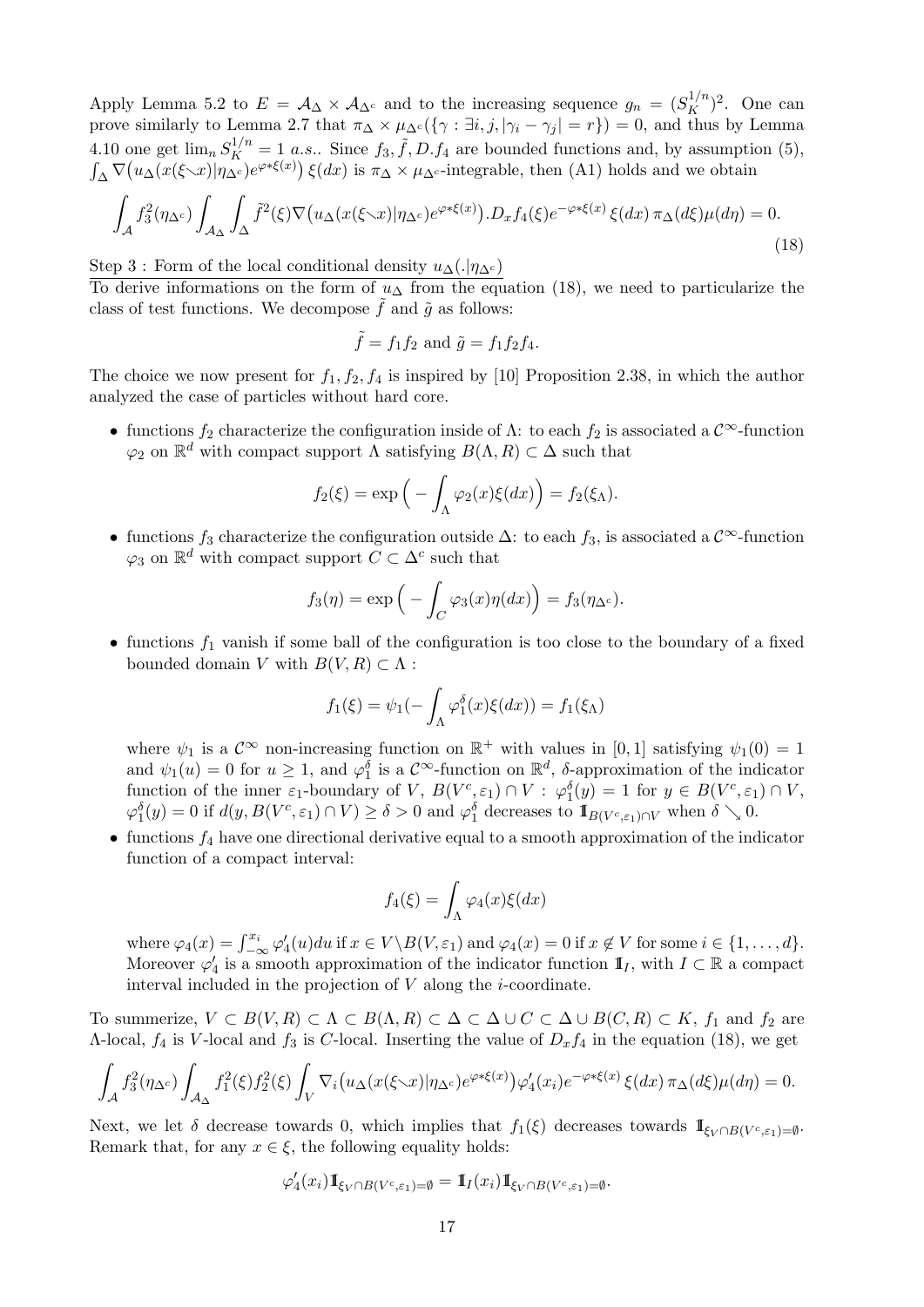Then we let decrease  $\varepsilon_1$  towards 0, so that  $\mathbb{I}_{\xi_V \cap B(V^c, \varepsilon_1) = \emptyset}$  increases towards 1. Lemma 5.2 justifies the inversion between integrals and limits, and then,

$$
\int_{\mathcal{A}} f_3^2(\eta_{\Delta^c}) \int_{\mathcal{A}_{\Delta}} f_2^2(\xi) \int_V \mathbb{I}_I(x_i) \nabla_i \big( u_{\Delta}(x(\xi \searrow x) | \eta_{\Delta^c}) e^{\varphi * \xi(x)} \big) e^{-\varphi * \xi(x)} \xi(dx) \pi_{\Delta}(d\xi) \mu(d\eta)
$$
\n
$$
= \int_{\mathcal{A}_{\Delta}} f_2^2(\xi) \int_V \mathbb{I}_I(x_i) \int_{\mathcal{A}} f_3^2(\eta_{\Delta^c}) \nabla_i \big( u_{\Delta}(x(\xi \searrow x) | \eta_{\Delta^c}) e^{\varphi * \xi(x)} \big) e^{-\varphi * \xi(x)} \mu(d\eta) \xi(dx) \pi_{\Delta}(d\xi)
$$
\n
$$
= \int_{\mathcal{A}_{\Delta}} f_2^2(\xi_{\Delta}) \int_V \mathbb{I}_I(x_i) \int_{\mathcal{A}} f_3^2(\eta_{\Delta^c}) \nabla_i \big( u_{\Delta}(x(\xi \searrow x) | \eta_{\Delta^c}) e^{\varphi * \xi(x)} \big) e^{-\varphi * \xi(x)} \mu(d\eta) \xi_{\Delta}(dx) \pi_{\Delta}(d\xi)
$$
\n
$$
= 0.
$$

Since this holds for any function  $f_2$  in the class described above, this implies that, for  $\pi_{\Lambda}$ -almost all  $\xi$  and for any interval I with rational extremities

$$
\int_{V} \mathbb{I}_{I}(x_{i}) e^{-\varphi * \xi(x)} \int_{\mathcal{A}} f_{3}^{2}(\eta_{\Delta^{c}}) \nabla_{i} \big( u_{\Delta}(x(\xi \smallsetminus x) | \eta_{\Delta^{c}}) e^{\varphi * \xi(x)} \big) \mu(d\eta) \, \xi(dx) = 0. \tag{19}
$$

For a fixed  $\xi$  and a fixed x in  $\xi$ , let us take I an interval containing only  $x_i$  among the i-projections of all points of  $\xi$ . Then (19) becomes

$$
\int_{\mathcal{A}} f_3^2(\eta_{\Delta^c}) \nabla_i \big( u_{\Delta}(x(\xi \setminus x) | \eta_{\Delta^c}) e^{\varphi * \xi(x)} \big) \mu(d\eta) = 0,
$$

for any  $x \in \xi$  and for  $\pi_{\Lambda}$ -almost all  $\xi \in \mathcal{A}$ . We can now let vary  $f_3$  in the class described above, and obtain

$$
\nabla_i \big( u_\Delta(x(\xi \setminus x) | \eta_{\Delta^c}) e^{\varphi * \xi(x)} \big) = 0,
$$

for any  $i \in \{1, \ldots, d\}$  and any  $x \in \xi$ , for  $\pi_{\Lambda}$ -almost all  $\xi \in \mathcal{A}$  and for  $\mu$ -almost all  $\eta_{\Delta^c}$ . The last equation means that there exists a function c on  $\mathcal M$  such that

$$
u_{\Delta}(x\xi|\eta_{\Delta^c}) = c(\xi\eta_{\Delta^c})e^{-\varphi*\xi(x)} = c(\xi\eta_{\Delta^c})e^{-E(x|\xi)}
$$
\n(20)

for  $\pi_{\Delta}$ -almost all  $x\xi \in A_{\Delta}$  and  $\mu$ -almost all  $\eta_{\Delta}$ c.

Step 4 : Symmetry of some integral under the Campbell measure

Let us now consider the left hand side of equation (16) for a function F vanishing for x or y outside a bounded  $\Lambda' \subset \mathbb{R}^d$  and  $\Lambda$ -local in η. Taking  $\Delta$  large enough so that  $B(\Lambda \cup \Lambda', R) \subset \Delta$ we obtain

$$
\int_{\mathcal{A}} \int_{\mathbb{R}^d} \int_{\mathbb{R}^d} e^{-E(y|\eta \cdot x)} F(x, y, \eta \cdot x) dy \eta(dx) \mu(d\eta)
$$
\n
$$
= \int_{\mathcal{A}} \int_{\Delta} \int_{\Delta} e^{-E(y|\eta \Delta \cdot x)} F(x, y, \eta \Delta \cdot x) dy \eta_{\Delta}(dx) \mu(d\eta)
$$
\n
$$
= \int_{\mathcal{A}} \int_{\mathcal{A}} \int_{\Delta} \int_{\Delta} e^{-E(y|\xi \cdot x)} F(x, y, \xi \cdot x) u_{\Delta}(\xi|\eta_{\Delta^c}) dy \xi(dx) \pi_{\Delta}(d\xi) \mu(d\eta)
$$
\n
$$
= \int_{\mathcal{A}} \int_{\Delta} \int_{\mathcal{A}_{\Delta}} \int_{\Delta} e^{-E(y|\xi)} F(x, y, \xi) u_{\Delta}(x\xi|\eta_{\Delta^c}) \mathbb{1}_{\mathcal{A}}(x\xi) dx \pi_{\Delta}(d\xi) dy \mu(d\eta)
$$
\n
$$
= \int_{\mathcal{A}} \int_{\Delta} \int_{\mathcal{A}_{\Delta}} \int_{\Delta} e^{-E(y|\xi)} F(x, y, \xi) c(\xi \eta_{\Delta^c}) e^{-E(x|\xi)} dx \pi_{\Delta}(d\xi) dy \mu(d\eta)
$$
\n
$$
= \int_{\mathcal{A}} \int_{\mathcal{A}_{\Delta}} \int_{\Delta} \int_{\Delta} e^{-E(y|\xi)} e^{-E(x|\xi)} F(x, y, \xi) c(\xi \eta_{\Delta^c}) dx dy \pi_{\Delta}(d\xi) \mu(d\eta).
$$

This last expression being symmetric in  $x$  and  $y$ , it is also equal to the right hand side of equation (16).

 $\blacksquare$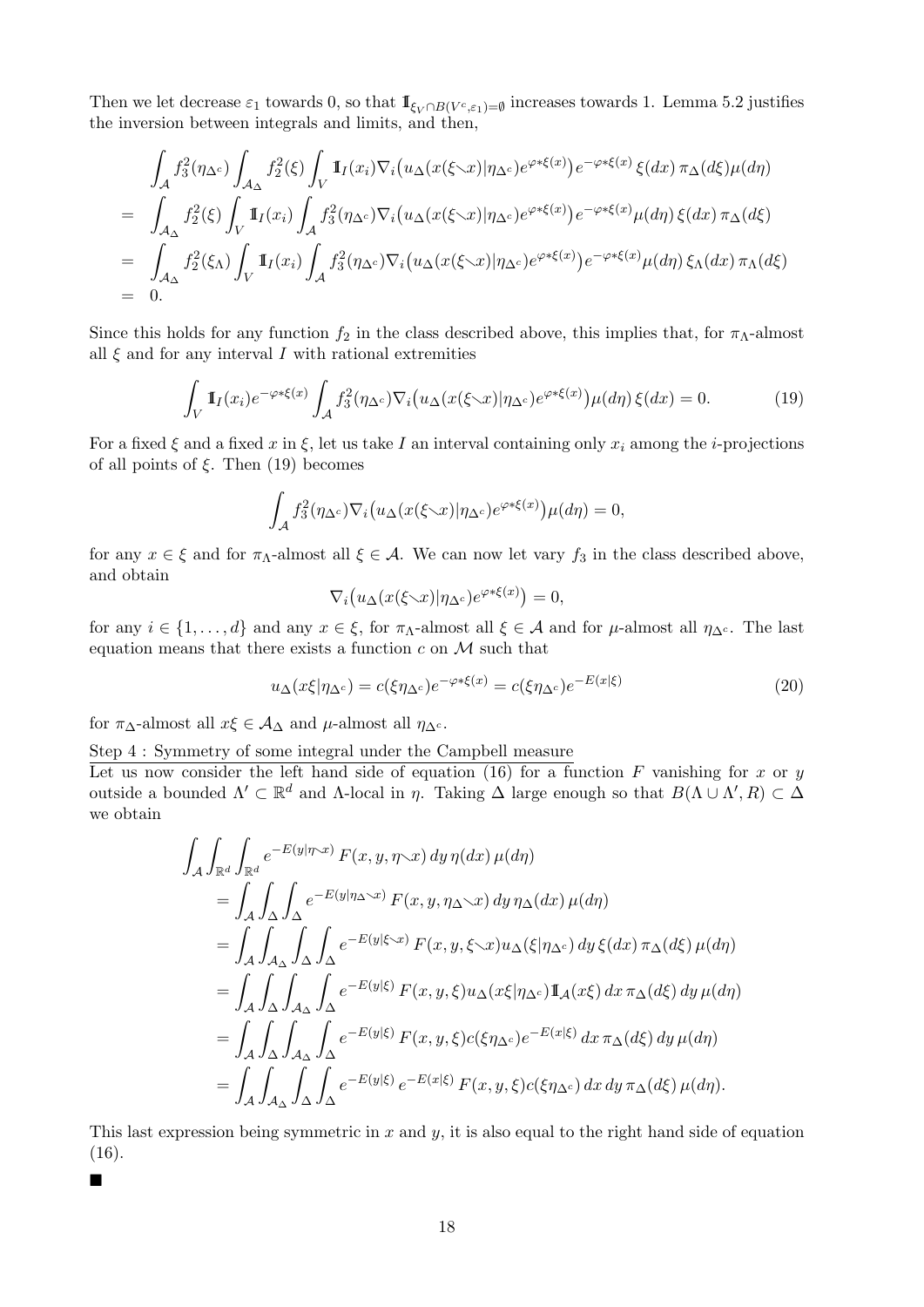#### 5.2 Canonical Gibbs measures characterized by their Campbell measures

**Proposition 5.3** Let  $\mu$  be a Probability measure on A with support included in  $\underline{A}$ . Suppose that under the Campbell measure of  $\mu$  the symmetry property (16) holds. Then  $\mu$  is a canonical Gibbs measure in CG.

**Proof** In [10] Proposition 2.29, the author proved this assertion only for a system without hard core, that is when  $r$ , the radius of the balls, vanishes. We adapt here his arguments to the hard core situation. Let F be any positive measurable local function on  $\mathbb{R}^d \times \mathbb{R}^d \times \mathcal{A}$ . Applying the symmetry equation (16) to the function  $(x, y, \eta) \mapsto e^{E(x|\eta)} F(y, x, \eta) \mathbb{I}_{\mathcal{A}}(x\eta)$  (with the usual convention  $+\infty.0 = 0$ ) we get

$$
\int_{\mathcal{A}} \int_{\mathbb{R}^d} \int_{\mathbb{R}^d} F(x, y, \eta \sim x) \mathbb{I}_{\mathcal{A}}(y(\eta \sim x)) dy \, \eta(dx) \, \mu(d\eta) \n= \int_{\mathcal{A}} \int_{\mathbb{R}^d} \int_{\mathbb{R}^d} e^{-E(y|\eta \sim x) + E(x|\eta \sim x)} F(y, x, \eta \sim x) dy \, \eta(dx) \, \mu(d\eta).
$$

By induction, one proves similarly as in [10] that for any  $n \in \mathbb{N}^*$  and any positive measurable local function G on  $\mathcal{M} \cap (\mathbb{R}^d)^n \times \mathcal{M} \cap (\mathbb{R}^d)^n \times \mathcal{A}$ ,

$$
\int_{\mathcal{A}} \int_{\mathcal{A} \cap (\mathbb{R}^d)^n} \int_{\mathcal{M} \cap (\mathbb{R}^d)^n} G(\zeta, \xi, \eta \times \zeta) \mathbb{I}_{\mathcal{A}}(\xi(\eta \times \zeta)) d^{(n)} \xi \eta^{(n)}(d\zeta) \mu(d\eta)
$$
\n
$$
= \int_{\mathcal{A}} \int_{\mathcal{A} \cap (\mathbb{R}^d)^n} \int_{\mathcal{M} \cap (\mathbb{R}^d)^n} e^{-E(\xi|\eta \times \zeta) + E(\zeta|\eta \times \zeta)} G(\xi, \zeta, \eta \times \zeta) d^{(n)} \xi \eta^{(n)}(d\zeta) \mu(d\eta), \tag{21}
$$

where the measure  $\eta^{(n)}$  defined on  $\mathcal{A} \cap (\mathbb{R}^d)^n$  by  $\eta^{(n)} = \sum_{\zeta \subset \eta : \text{Card}\zeta = n} \delta_{\zeta}$  is the sum of all point measures concentrated on the subsets of  $\eta$  with cardinality n, the measure  $d^{(n)}\xi$  is defined on  $\mathcal{M} \cap (\mathbb{R}^d)^n$  by  $\int G(\xi) d^{(n)} \xi = \frac{1}{n}$  $\frac{1}{n!} \int G(\delta_{x_1} + \cdots + \delta_{x_n}) dx_1 \cdots dx_n$  and  $E(\xi|\eta) := E_{\mathbb{R}^d}(\xi|\eta)$  is the energy of the n points configuration  $\xi$  with respect to the full configuration  $\eta$  as external configuration (which is finite if  $\xi \eta \in \mathcal{A}$ ). It is important to remark that the induction works because

$$
\mathbb I_{\mathcal A}(y(\eta\mathopen{\smallsetminus} x))\mathbb I_{\mathcal A}(\xi(y\eta\mathopen{\smallsetminus} x\zeta))=\mathbb I_{\mathcal A}(y(\eta\mathopen{\smallsetminus} x))\mathbb I_{\mathcal A}(y\xi(\eta\mathopen{\smallsetminus} x\zeta)).
$$

Therefore, since the symmetry equation (21) is satisfied under  $\mu$ , using the proof (b)  $\Rightarrow$  (a) from Proposition 2.29 [10], we conclude that  $\mu$  is a canonical Gibbs measure associated to the smooth potential  $\varphi$  on the set of allowed configuration A, that is  $\mu \in \mathcal{CG}$ .

Acknowledgments: For the completion of this work the authors benefited partly from the financial support of the German Academic Exchange Service DAAD and the French Foreign Ministry (Procope agreement Nr. D/0333682) and also from the scientific programme "Phase Transitions and Fluctuation Phenomena for Random Dynamics in Spatially Extended Systems" from the European Science Foundation. All these institutions are here gratefully acknowledged.

## References

- [1] P. Cattiaux, S. Rœlly and H. Zessin, Une approche Gibbsienne des diffusions Browniennes infini-dimensionnelles, Probability Theory and Related Fields 104 (1996) 147-179.
- [2] J.H. Conway and N.J.A. Sloane, Sphere Packings, Lattices and Groups (Grundlehren der math. Wiss. 290, Springer-Verlag, Berlin-New-York third ed. 1993).
- [3] R.L. Dobrushin, Gibbsian Random Fields. The general case, Functional Anal. Appl. 3 (1969) 22-28.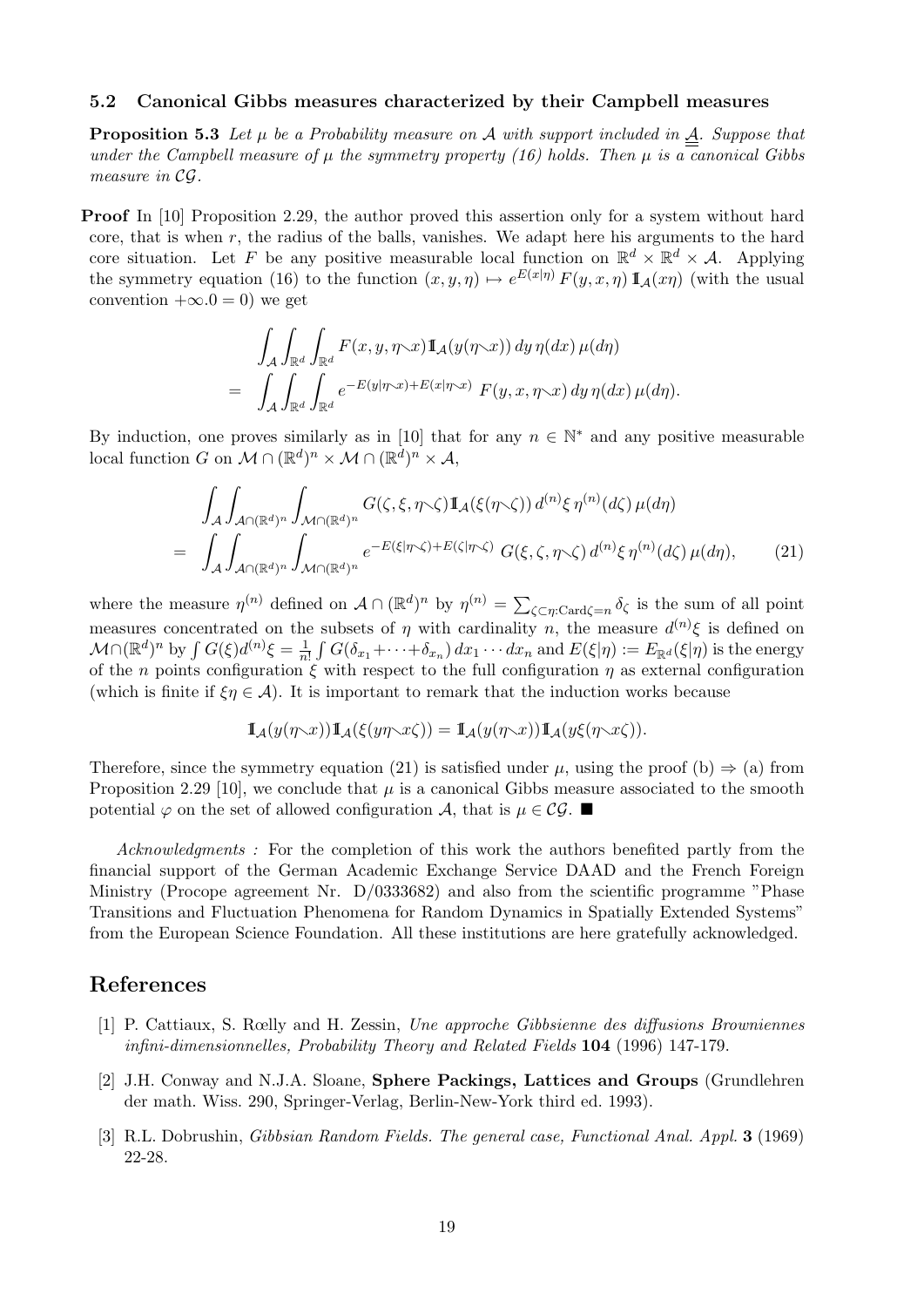- [4] H. Doss and G. Royer, *Processus de diffusion associé aux mesures de Gibbs, Z. Wahrsch.* Verw. Geb. 46 (1978) 125-158.
- [5] M. Fradon and S. Rœlly, Infinite dimensional diffusion processes with singular interaction, Bull. Sci. math. 124,4 (2000) 287-318.
- [6] M. Fradon and S. Rœlly, Infinite system of Brownian balls with interaction : the nonreversible case, to appear in the Proceedings of the Workshop Stochastic Analysis and Mathematical Finance Paris, 2-4 Juni 2004, eds. R. Cont, J.P. Fouque, B. Lapeyre, (ESAIM : Probability et Statistics, 2006)
- [7] M. Fradon, S. Rœlly and H. Tanemura, An infinite system of Brownian balls with infinite range interaction, Stoch. Proc. Appl. 90 (2000) 43-66.
- [8] J. Fritz, Gradient Dynamics of Infinite Points Systems, Annals of Probab. 15 (1987) 478-514
- [9] T. Funaki, The reversible measures of multi-dimensional Ginzburg-Landau type continuum model, Osaka J. Math. 28 (1991) 463-494
- [10] H.-O. Georgii, Canonical Gibbs measures (Lecture Notes in Mathematics 760, Springer-Verlag, Berlin,1979).
- [11] T.C. Hales, A computer verification of the Kepler conjecture, in **Proc. of Intern. Congress** of Math. Vol. III, Beijing (Higher Ed. Press, 2002) pp. 795-804.
- [12] K. Iwata, Reversible measures of a  $P(\varphi)_1$ -time evolution, Taniguchi Symp. PMMP, Katata. (1985) 195-209
- [13] A. N. Kolmogorov, Zur Umkehrbarkeit der statistischen Naturgesetze, Math. Annalen 113 (1937) 766-772.
- [14] R. Lang, Unendlich-dimensionale Wienerprozesse mit Wechselwirkung, Z. Wahrsch. Verw. Geb. 38 (1977) 55-72
- [15] R. Lang, Unendlich-dimensionale Wienerprozesse mit Wechselwirkung II, Z. Wahrsch. Verw. Geb. 39 (1977) 277-299
- [16] I. Mecke, Station¨are zuf¨allige Masse auf lokalkompakten Abelschen Gruppen, Z. Wahrsch. Verw. Geb. 9 (1967) 36-58
- [17] M. Métivier, **Semimartingales** (Studies in Mathematics 2, de Gruyter, 1982)
- [18] M.G. Mürmann, Poisson Point Processes with exclusion, Z. Wahrsch. Verw. Geb. 43 (1978) 23-37
- [19] O.R. Musin, The problem of the twenty-five spheres, Russian Math. Surveys 58 (2003) 794- 795
- [20] F. Pfender and G. Ziegler, Kissing numbers, sphere packings and some unexpected proofs, Notices of the AMS September 2004, 873-883.
- [21] C.A. Rogers, The packing of equal spheres, Proc. London Math. Soc. 3-8 (1958) 609-620
- [22] D. Ruelle, Statistical Mechanics (W.A. Benjamin, New-York, 1969).
- [23] D. Ruelle, Superstable Interactions in Classical Statistical Mechanics, Comm. Math. Phys. 18 (1970) 127-159.
- [24] Y. Saisho and H. Tanaka, Stochastic Differential Equations for Mutually Reflecting Brownian Balls, Osaka J. Math. 23 (1986) 725-740